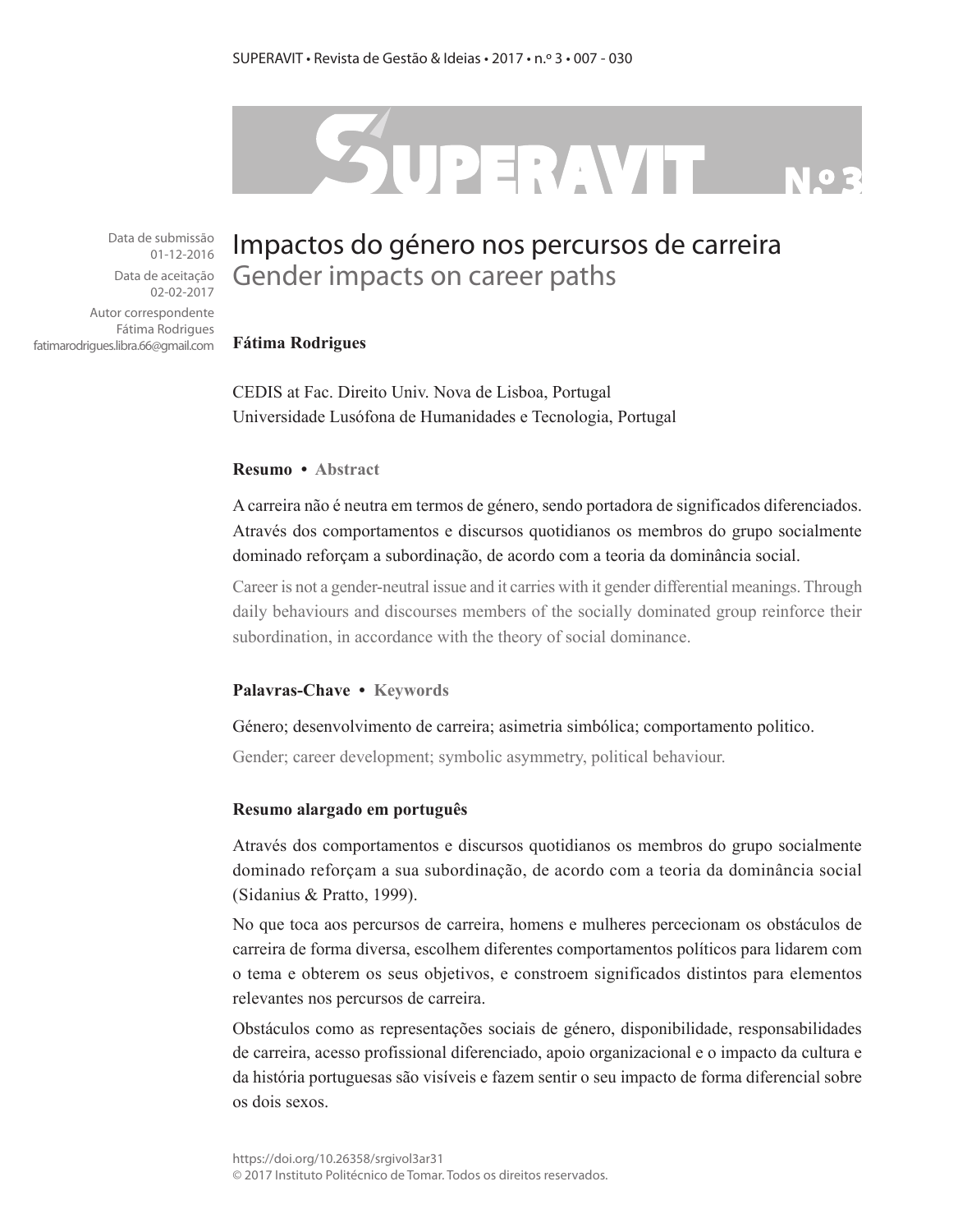O carácter psicossocial do conceito de género mostra-se adequado para analisar os comportamentos dos dois sexos em contexto organizacional, dado que estes refletem o impacto do contexto social e histórico nos agentes organizacionais.

As mulheres não desafiam a teoria implícita de género e agem dentro do leque limitado de comportamentos políticos aceitáveis para o "feminino" (Perrewé & Nelson, 2004), refletindo a assimetria simbólica existente no contexto organizacional na definição do género (Amâncio, 1996).

Apresentamos algumas sugestões de intervenção, para potenciar a mudança social em direção à paridade.

# **1. Introduction**

The composition of the workforce has been changing dramatically, with duplication in the number of women (Castro, Douglas, Hochwarter, Ferris, & Frink, 2003). Nevertheless, the number of women in positions of decision, namely boards, has not shown the same increase, overturning the numbers argument, according to which the increase in the number of women in organizations lead to gender equality (Burke  $\&$ Nelson, 2002; Calás & Smircich, 1996). In fact, at about forty years we are waiting the climb to the top of organizations of women that entered their ranks at their base levels; but despite their high qualifications, at these rates will be needed about three centuries to reach women parity in Fortune 500 (Williams & Dempsey, 2013).

A European Women on Boards study (2016), examining STOXX 600 companies over the period spanning 2011-2015, revelead that the percentage of female executive directors has increased only slightly over the five-year period covered in the study, from 4 percent in 2011 to 6.7 percent in 2015. The growth of the number of women on boards has been principally driven by the additions of women to non-executive board positions, and in particular as independent non-executive directors.

In Deloitte's (2015) study about women on boards results show that european countries continue to lead on gender diversity in the boardroom, with Norway, France, Sweden and Italy among the countries with the highest percentage of women serving on boards. In Portugal, percentage of women on boards was 6.9 and percentage change was -0.4 (from 2012), representing a downgrading, despite women represent more than half of the total population, and they graduate high school at a higher rate than men. In October 2014, the average share of female directors serving on the boards of the largest listed companies in Europe reached 20.2 percent, according to the European Commission's women in economic decisionmaking database—an increase of 11.9 percent from 2010, when the issue was first put on the table.3 The largest percentage increases were recorded in France (20 percent),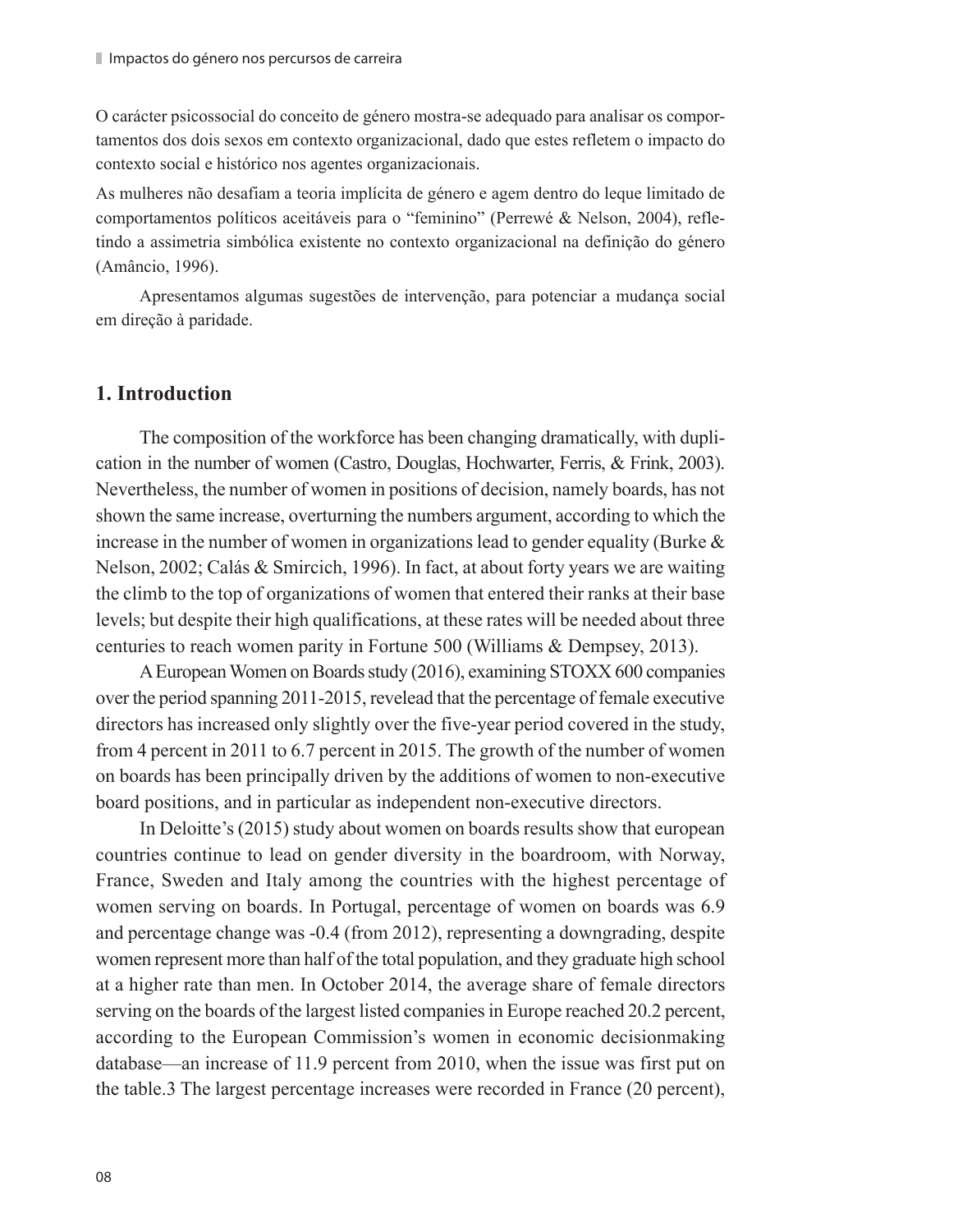Italy (19.6 percent), Belgium (11.9 percent), Germany (11.8 percent), the United Kingdom (10.8 percent), and Slovenia (10.1 percent). Not coincidentally, these are all countries that have already introduced gender equality legislation or have had an intense public debate on the issue.

The 2016 *Fortune* 500 list includes just 21 companies with women at the helm-compared to24 last year and in 2014. Or, to look at it another way, women now hold only 4.2% of CEO positions in America's 500 biggest companies, although several studies reveal competitive business advantages from the presence of women in boards and in top management positions (Mckinsey & Company, Inc., 2007).

Nevertheless, organizations seem to have difficulties in retaining and promoting to senior management positions which give policy implementation capacity, women with high potential. The estimate for filling those positions by women remains within 5%, and most of these women lies in support units / jobs, without direct responsibility in business (Burke & Nelson, 2002)

A substantial part of the literature on women in management highlights the inequalities in the organizational context, particularly in terms of shortened career paths available to women (Calás & Smircich, 1996). The concept of gendered organizations (Acker, 1990), as symbolic contexts where masculine and professional cultures become indistinct, legitimizing vertical sexual segregation, keeps receiving empirical support (Rudman & Glick, 2008)err. In the new economy, this concept remains valid, but gender inequalities are reproduced through new career mechanisms: team work, networking, career maps (Williams, Muller, & Kilanski, 2012).

To allow these facts change, we should move away from the dominant neutral perspective on career issues and look at them through a gender lens.

Career theories have evolved without specifically consider gender issues (Broadbridge & Parsons, 2005; Osipow & Fitzgerald, 1996). The dominant model of career development is masculine, assuming the centrality of work for personal identity and the notion that maturity involves social detachment and closeness avoidance

In his work, Baruch (2004) recognises that structure, culture and organizational processes are fundamental inputs to career development, but fails to acknowledge that these elements are impregnated by masculine norms and values, since organizations are not gender neutral contexts (Abele & Wiese, 2008). The specificity of women's experiences associated with career development is highlighted in several studies showing the occurrence of inter-personal negative responses and blocking reactions following the achievement of success by feminine workers (Heilman & Okimoto, 2007). Other authors suggest that career development is different for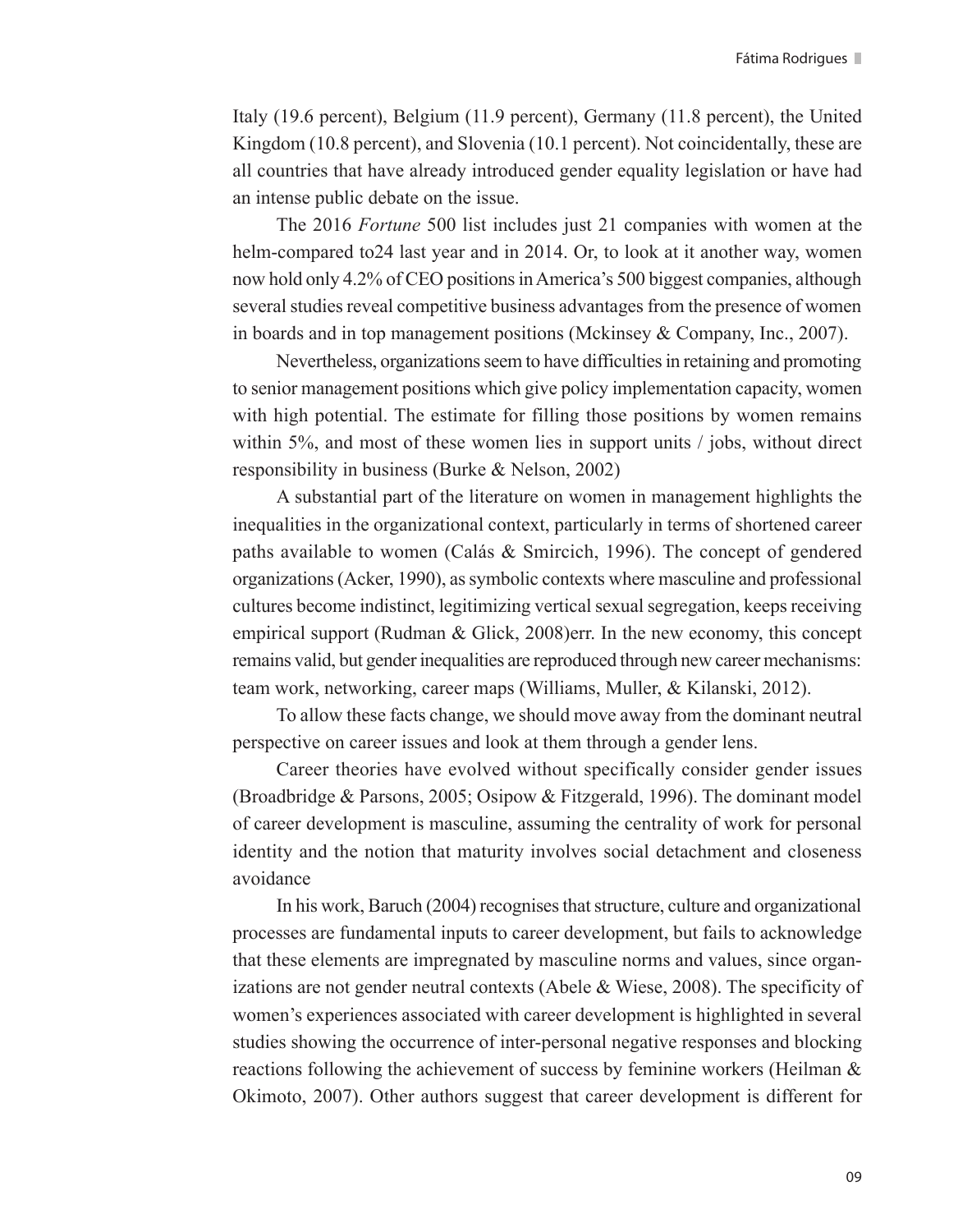men and women and that women experience their career in a different way than men do; women will have tended to show less self-confidence and a poor sense of integration between work and personal life (Buchanan, 2008).

Literature has identified the following factors as contributing to the disadvantage of women in career development: genderization of merit; exclusion from informal masculine networks where relevant information circulates (Metz, 2003; Wirth, 2001); difficulty in finding mentors (Chrobot-Mason & Ruderman, 2004; Ragins & Cotton, 1999); lack of geographic and functional mobility (Burke & Nelson, 2002); presence of mechanisms of selection by similarity (Broadbridge, 2003; Burke & Nelson, 2002; Chrobot-Mason & Ruderman, 2004); lack of feminine role models (Mavin, 2006). Also, culture has an important impact on career development concepts (Gunkel, Schlagel, Langella, Peluchette, & Reshetnyak, 2013) thus it needs to be considered when studying organizational career paths and the success of different organizational agents in their development; *"…culture, …was the single most important factor in creating an environment in which women were undermined and/or blocked from assuming the highest levels of leadership*." (Ross-Smith & Kornberger, 2004, p. 299).

The effort of integration between work and family seems to have no parallel in the experience of men and represents an additional challenge to women that derives from the division of public / private worlds (Rutherford, 2011), with the masculinization of the first and the allocation of the second to women. The high rate of participation of women in the workplace and the persistence of traditional forms of sexual division of labour in Portugal (Amâncio, 2007), results in a paradox that brings disadvantages for women's careers, often pushing them to specialties and positions less prestigious or underpaid. The image of these women is also hampered because according to some studies, they are perceived as efficient but asocial, in its attempt to combine work and family life (Drory & Romm, 1990).

Career success, fulfilment of power needs, and status achievement are the main outcomes attracting the individual employees for involvement in organizational politics (Mann, 1995; Perrewé & Nelson, 2004). Other studies reveal political skills as essential for career progression (Kavoo-Linge, 2015). In accordance with the symbolic approach, political behaviour consists in *"... deliberate attempts to control the shared meanings of organizational phenomena ...*" (Ferris & Judge, 1991, p. 450). Later, Ferris, Fedor and King (1994) establish identification between political aspects and symbolic aspects of management, defining them as *"... the management of shared meanings, which focuses on subjective assessments and interpretations of meaning*…" (p. 4).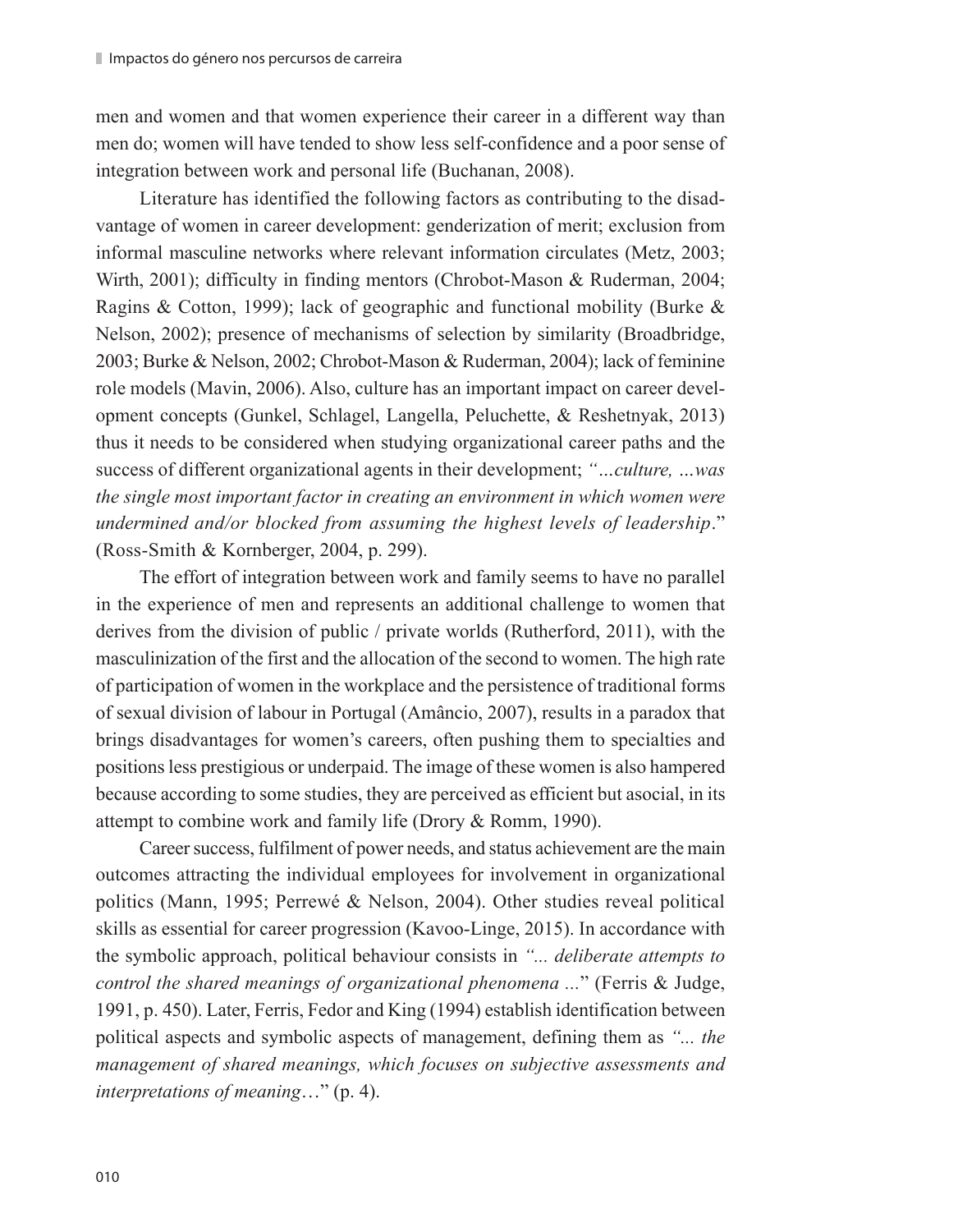The analytical approach states that organizational politics refers to a minimum combination of three elements: 1) Influence - political behaviour is essentially influence behaviour to change or affect behaviours or attitudes of others; 2) informal means; 3) Conflict (Drory & Romm, 1990).

There's an intentionality feature in political behaviour. Political behaviour is not the ultimate goal, but a means to an end, in accordance to a predefined agenda; involves a deliberate and intentional action, seeking to exercise influence in favour of a personal interest (Drory & Romm, 1990; Ferris, Fedor, & King, 1994). Definitions of political individuals and tactics follow an eminently instrumental perspective and are usually characterized in accordance with the universal model of masculinity and work (Daft, 2007), represented by traits of competence, rationality, competitiveness, assertiveness, and influence over others.

Women are considered less likely to involve in political behaviours to get ahead in organizations, exhibiting "political deficiency", due not only to a poorer early socialization in organizational context, but especially due to a double standard about sanctioned political behaviours. Women are given mixed signs regarding political behaviours: they are presented as important to career advancement, but women are not allowed to exhibit the all range of those behaviours. There's a narrow range of acceptable political behaviours for women (Perrewé & Nelson, 2004), as they are implicitly forced to act according the feminine stereotype.

Organizational politics provides an approach to examining professional women's experiences of organizations as gendered contexts, where power, positions and resources are obtained through informal networks and political behaviors. Fixing their identity as reasonably workers which endorse a stated organizational "common good" (Davey, 2008), women exclude themselves from organizational core and undermine their position and professional image.

# **2. Methodology**

#### *2.1. Hypotheses*

H1 – Sexes show no differences regarding development career motivations;

H2 – The enablers and obstacles to career development differ between the sexes mirroring: cultural and socio-economic context; gender regimes (Clegg, Hardy, & Nord, 2006) in place in organizational contexts; differences in the allocation of family responsibilities.

H3 – Women value more than men the human capital development activities in career development. Through this behaviour, women reinforce the expectations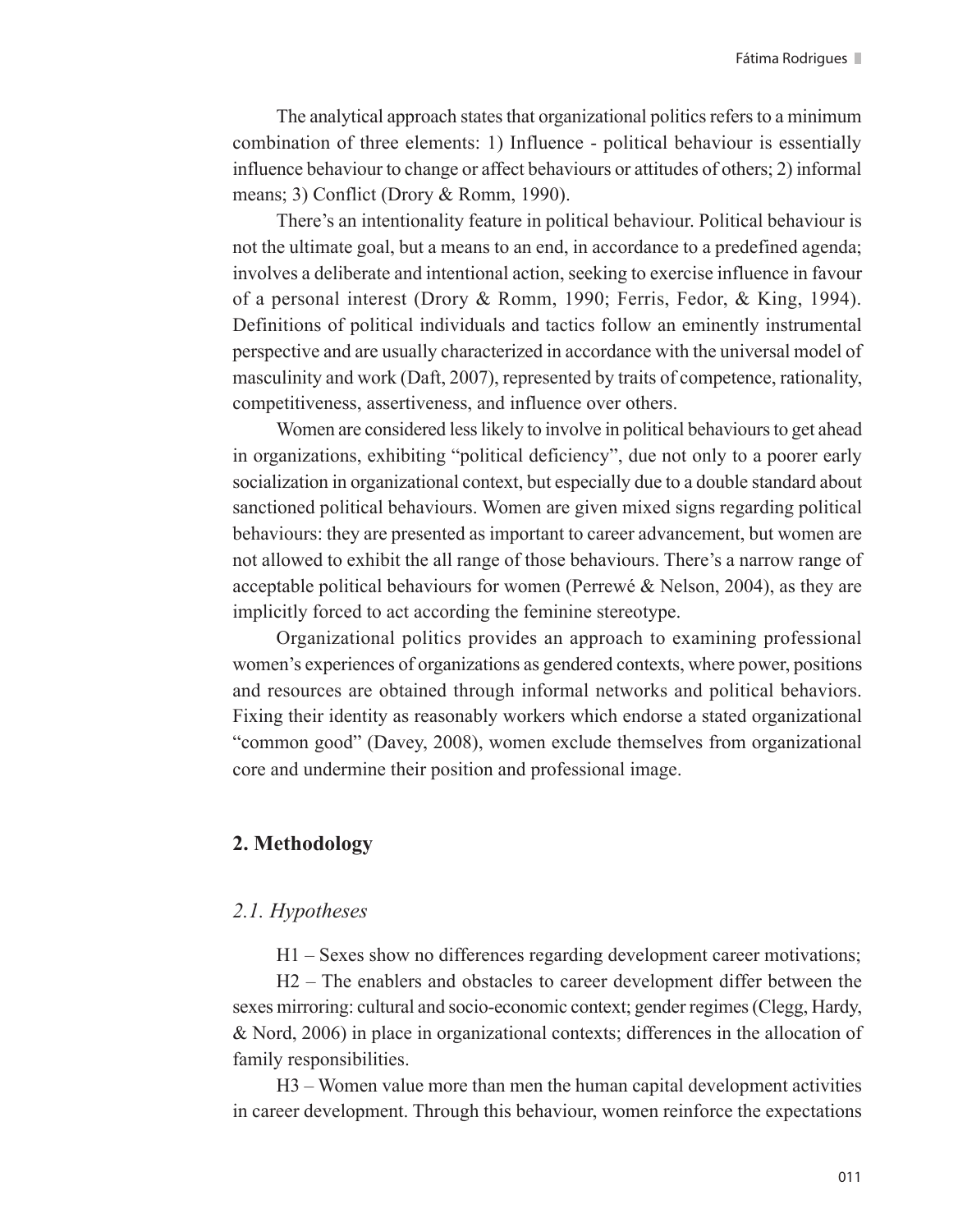of lower competence hovering over their group (Ferriman, Lubinski, & Benbow, 2009; Maddock, 1999; Ross-Smith & Kornberger, 2004), showing more concern than men in overcoming the alleged limitations in their competencies.

H4 – Women resort more than men to individualistic political strategies and identity negotiation (Apfelbaum, 1979) in career development.

H5 – According to the dominated identity of the group they belong to (Sturges, 1999), women will tend to adhere to political behaviours that will allow them to address the identity paradox they are subject to in organizations (Amâncio, 1996) - simultaneously addressing values of their group of belonging (feminine) and those of the dominant identity in organizational context (masculine). In higher positions, they will tend to approach masculine behavioural patterns, values and motives (Brush, 2002).

#### *Sample*

36 adults from both sexes (19 men and 17 women), workers from the private banking sector in Lisbon, representing a convenience sample. 17 individuals have a level of undergraduate academic training and the remaining 19, the level of graduate training. Regarding the functional distribution: Men (4 administrative, 7 experts, 8 Middle management), Women (4 administrative, 7 experts, 4 Middle management, and 2 secretaries).

## *2.2. Research design*

The study is exploratory and follows a qualitative methodology.

# *2.3. Instrument*

Semi-structured interviews, covering the following dimensions: Career development – motivations, strategies, drivers and obstacles; phenomena of organizational politics (Buchanan, 2008; Daft, 2007; Zanzi & O'Neill, 2001) and influence behaviours (Wayne, Liden, Graf, & Ferris, 1997; Wirth, 2001; Yukl, Kim, & Falbe, 1996).

# *2.4. Procedures*

Three analyses were conducted on discourses obtained from interviews: quantitative content analysis; non-parametric statistical analysis with SPSS (Wilcox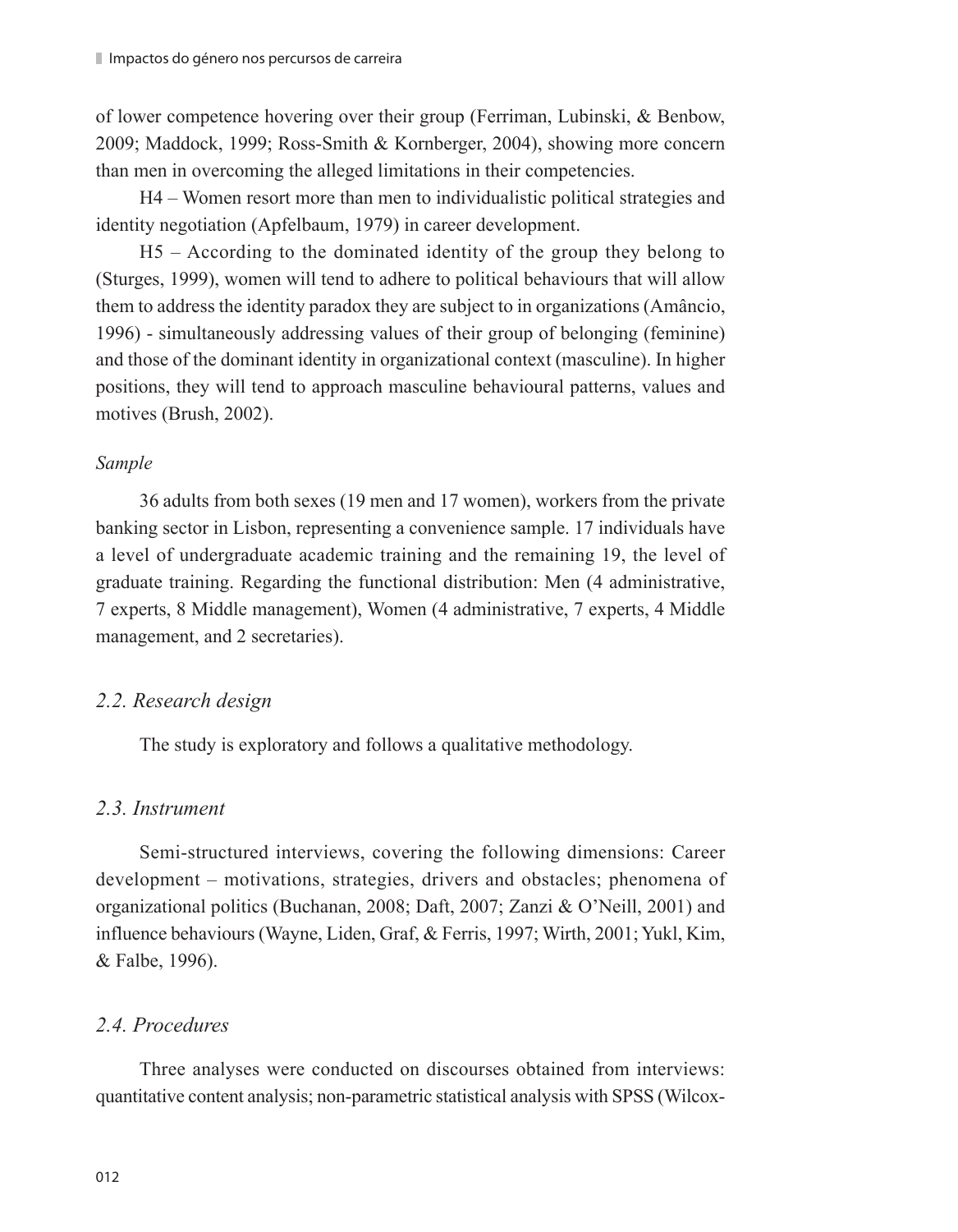on-Mann-Whitney); textual statistical analysis with specific software (Alcest), through the Descending Hierarchical Analysis.

# *2.5. Results*

We present frequencies tables resulting from content analysis, illustrated with discourses excerpts from some participants.

H1 – Both sexes value career development, while assigning it different meanings, supporting H1.

| <b>Definition</b>                                                                                             | ¥  |                | <b>Total</b> |
|---------------------------------------------------------------------------------------------------------------|----|----------------|--------------|
| To be recognized by supervisors / To be appreciated<br>and respected / To be considered as trustworthy worker | 29 | 10             | 39           |
| Tasks enjoyment / Satisfaction / Professional motivation /<br>Feelings fulfilment                             | 14 | 18             | 32           |
| Achieving organizational goals /<br>Supporting organizational growing                                         | 10 | 23             | 33           |
| To have challenges / New tasks /<br>Learning and increased responsibilities                                   | 18 | 8              | 26           |
| Career development                                                                                            | 6  | 8              | 14           |
| Adequate performance of job requirements /<br>To overcome oneself / Corresponding to expectations             | 10 | 1              | 11           |
| Monthly income                                                                                                | 5  | 5              | 10           |
| To have autonomy                                                                                              | 6  | $\overline{2}$ | 8            |

Table 1 **·** Professional Success

H2 – enablers and obstacles to career development differ between the sexes following gender assimetries.

Upon textual analysis with ALCEST, two factors were extracted<sup>1</sup>. Factor 1 opposes class 1 (*Power, exercise and types*) on the right pole and Class 2 (*Career development to achieve a hierarchical position and associated difficulties*) in the left pole. The maximum opposition between groups of participants is found between:

<sup>1</sup> Factor 2 opposes Classes 5 (Motivations for entering banking sector, career development and the relevance of training for this purpose) and 6 (The importance of having an organizational definition of opportunities, the management recognition and being competitive, for career development), in the upper pole to Class 3 (The leader impact on subordinate performance) in the bottom.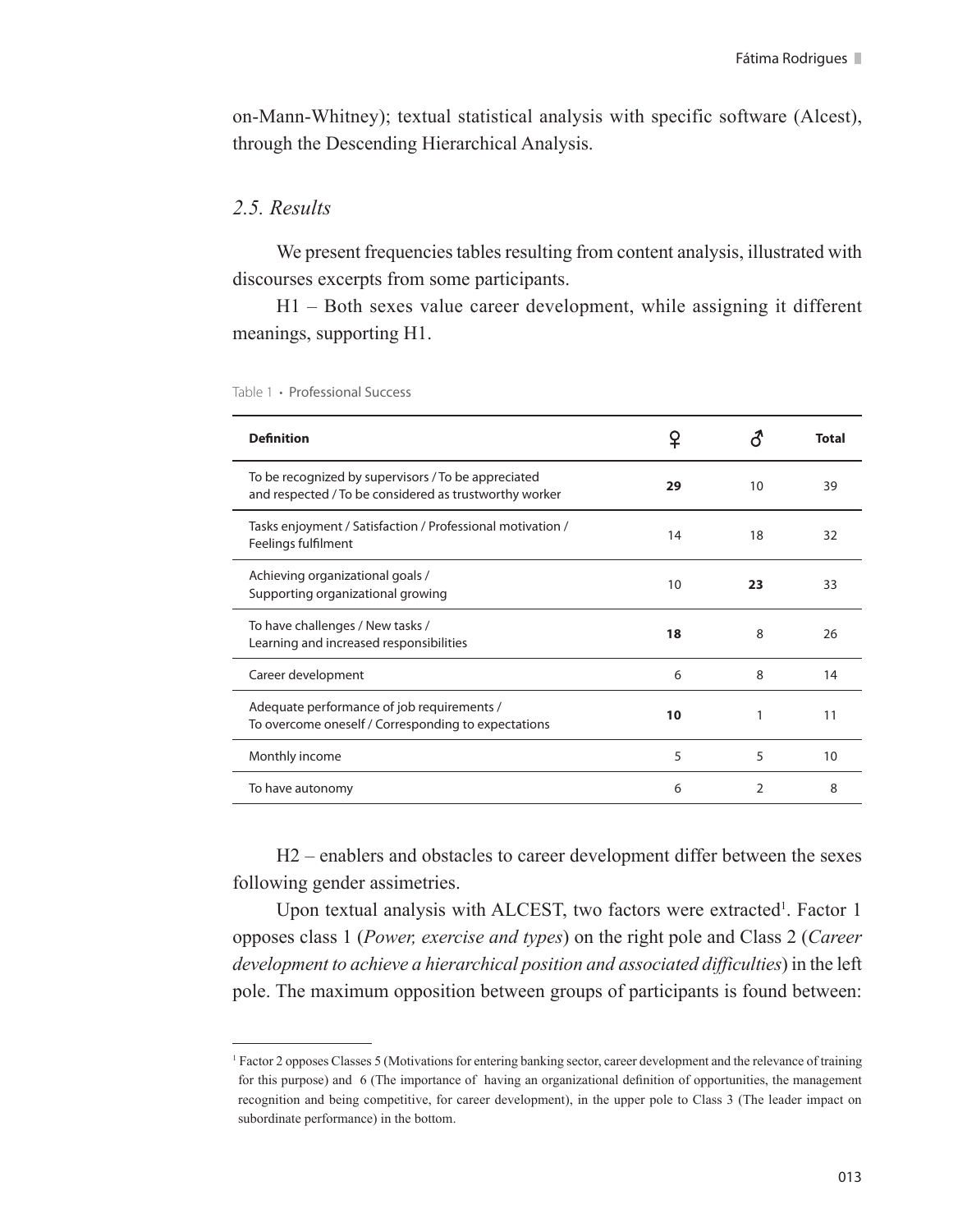**H**/ **Id1/NH2** (Men, 29-42 years old, Experts) and **M/ Id2/NH3** (Women, 43-61 years old, Middle management).

The categories Women, 43-61 years old, Middle management were the only ones to contribute to Class 2 of the analysis and this result emphasizes the specificity of organizational experience of a particular social group, situated in a historical and cultural specific time (Mumby & Putnam, 1992).

These women seem to focus their insight of organizational life in a structured career development and indissociable obstacles. This subjective experience of difficulty does not appear to be echoed in the male population.



Figure 1 **·** ALCEST analysis of interviews

In fact, these women were the first ones to enter the banking sector after the revolution of 25 april 1974, which according to Raposo (Raposo, 2005), followed an economic model highly bureaucratic characterized by strong regulation, near the paternalism (Pratto & Walker, 2001). The fact that these women do not mention career opportunities in the organizations could indicate the distance that keeps this group apart from sources where this information is conveyed, due to exclusion of women from informal networks through gender discrimination (Ragins & Cotton, 1999). Some excerpts in the interviews seem to corroborate this inference: "*...I think*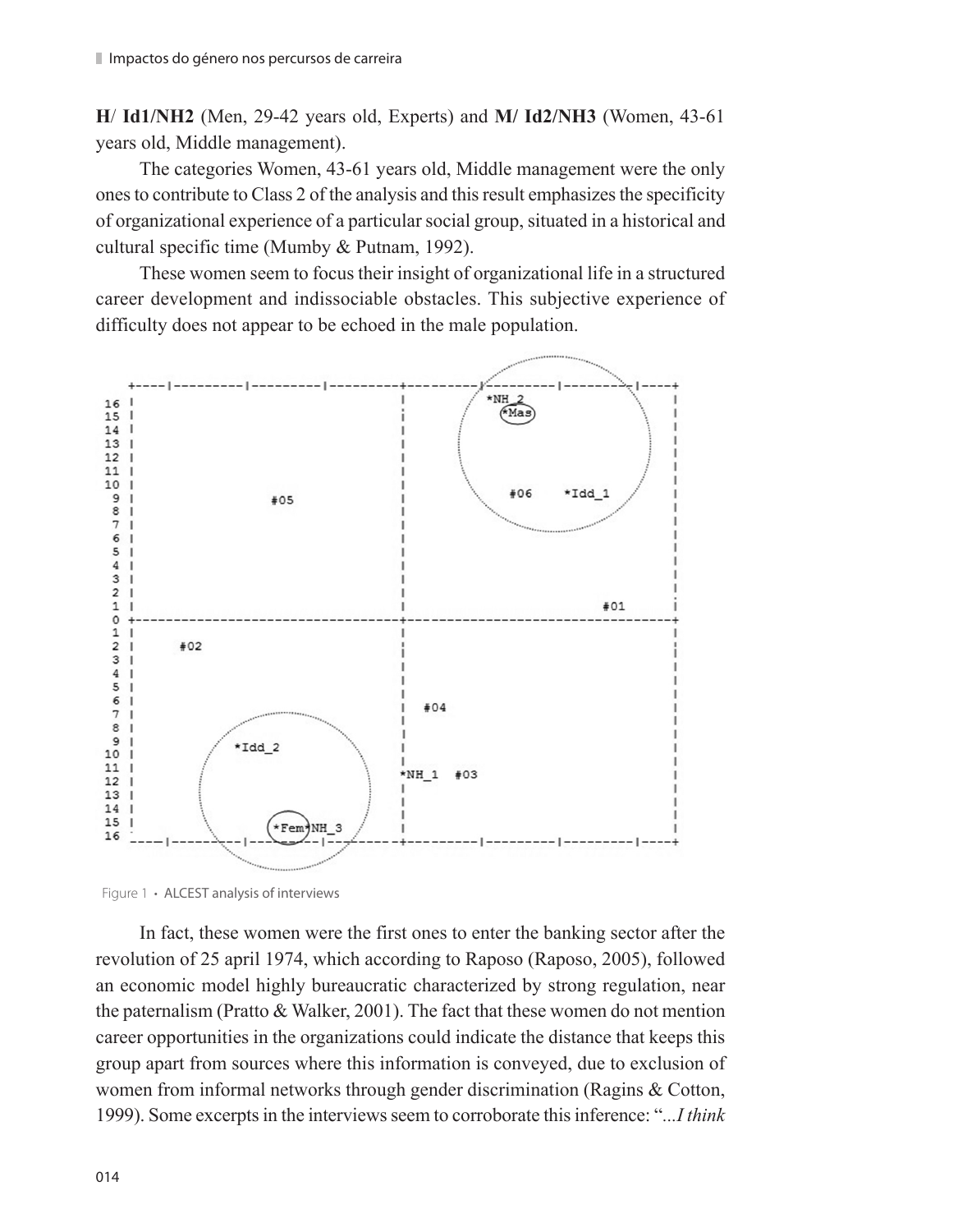*you know, all men have a circle of extra-professional friends, they get together to have drinks and many things are solved in these restricted circles... well, I do not mingle with anyone else .., so…"* (**M, Id2, NH3**).

The importance of the leaders support is something that runs through all the content analysis, namely in definitions of professional success and career development, reflecting a characteristic of Portuguese culture - power distance (Hofstede & Hofstede, 2005).

| <b>Definition</b>                                                                                             | ¥  |    | Total |
|---------------------------------------------------------------------------------------------------------------|----|----|-------|
| Individual profile (personality, aptitudes, values)                                                           | 56 | 59 | 115   |
| Training (academic and professional) / Technical knowledge                                                    | 27 | 25 | 52    |
| Orientation towards innovation & learning / Change                                                            | 37 | 11 | 48    |
| Support and motivation from supervisors / Leaders                                                             | 25 | 8  | 33    |
| Professional behaviours                                                                                       | 16 | 15 | 31    |
| Work image                                                                                                    | 22 | 8  | 30    |
| Work outputs (quality, productivity)                                                                          | 20 | 9  | 29    |
| Personal motivation                                                                                           | 12 | 14 | 26    |
| Good relation with supervisors and leaders /<br>Conformity with supervisor's norms and practical orientations | 10 | 14 | 24    |
| Structural opportunities in organizations                                                                     | 10 | 13 | 23    |
| Work experience and diversity                                                                                 | 16 | 21 | 37    |
| Availability                                                                                                  | 12 | 9  | 21    |
| Individual processes of career management                                                                     | 6  | 10 | 16    |

#### Table 2 **·** Career Enablers

Participants seem to value some determinants of career success present in several works on the subject: human capital (training, work experience); individual (personality, motivation levels); Interpersonal (relationships with mentors and peers) and family (Buchanan, 2008).

The preferential use by women of the strategy *Support / Motivation from Leaders* as a key to career development, also registered in studies in other countries (Broadbridge, 2003), can result in difficulties, namely when mentoring opportunities are scarce. Some authors contend that gender stereotypes decrease the likelihood of men accepting women as mentees (Chrobot-Mason & Ruderman, 2004), since these rapports introduce intimacy issues. These concerns are visible in some female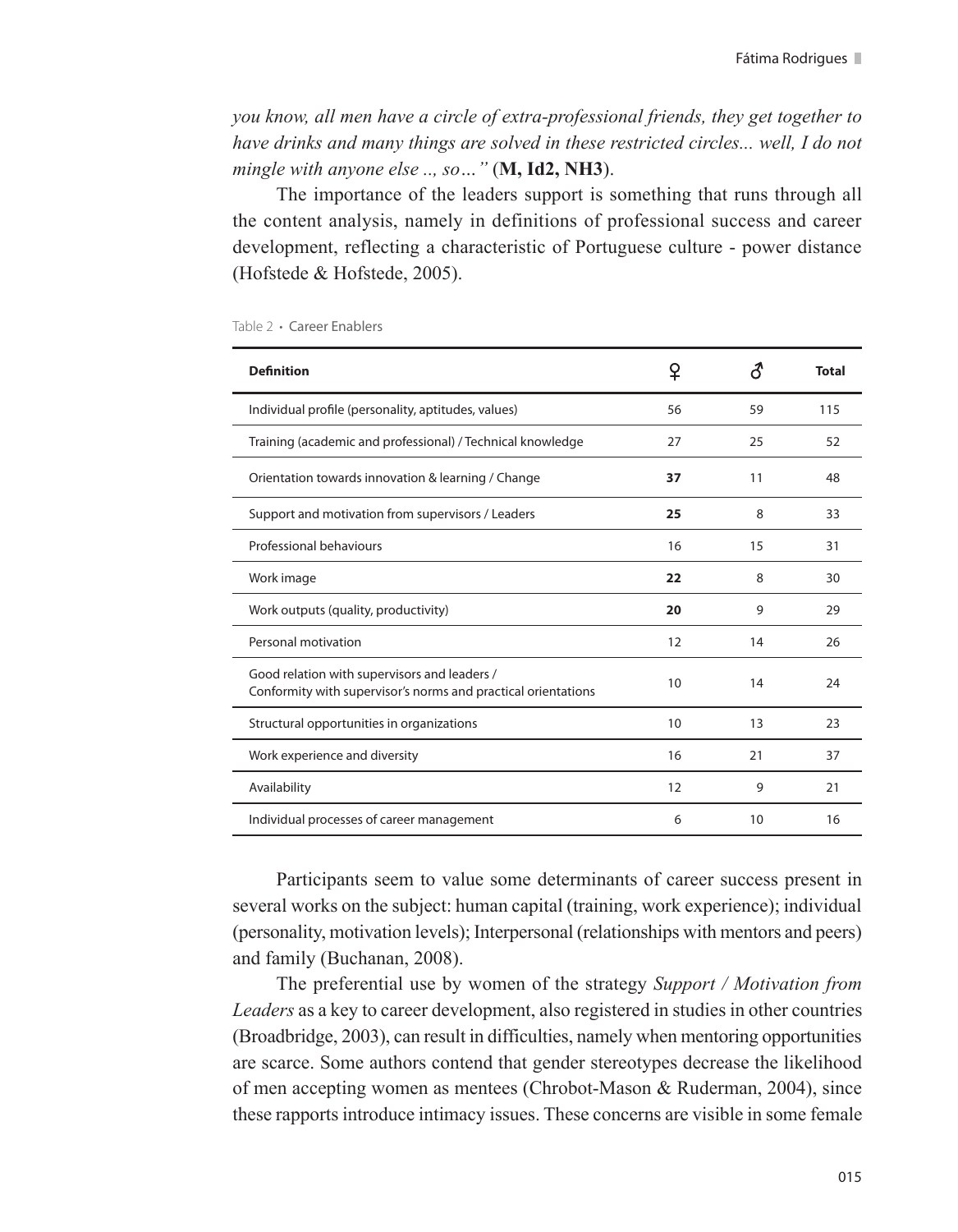participant's speeches *"... if you are very nice, you are a prostitute, on the contrary if you are reserved, you are lesbian, and women run away from you like hell and men present disgusted faces …*" (**M, Id2, NH3**).

| <b>Definition</b>                                                                                            | ♀  |          | <b>Total</b> |
|--------------------------------------------------------------------------------------------------------------|----|----------|--------------|
| Lack of supervisors / Leaders support /<br>Low quality relationship with supervisors / Leaders               | 17 | 21       | 38           |
| Intrinsic personal characteristics<br>(motivation, personality, attitudes, values)                           | 23 | 10       | 33           |
| Personal and family life                                                                                     | 17 | 5        | 22           |
| Lack of structural opportunities in organizations                                                            | 12 | 8        | 20           |
| Lack of diversity in professional experiences / Routine /<br>Accommodation / Lack of new knowledge           | 10 | 7        | 17           |
| Human resources management processes<br>(recruitment, career management,<br>performance management, etc.)    | 4  | 8        | 12           |
| Management style<br>(unorganized, lack of clear strategic orientations,<br>high bureaucracy, etc.)           | 6  | 6        | 12           |
| Unavailability                                                                                               | 5  | 4        | 9            |
| Gender discrimination / Womanhood                                                                            | 9  | $\Omega$ | 9            |
| Individual's negative work characteristics<br>(low pace, procrastination, not assuming responsibility, etc.) | 8  | $\Omega$ | 8            |

Table 3 **·** Career Obstacles

Women identify additional challenges beyond the working life and lack of support in their career development, as revealed by other studies (Brush, 2002). Women are very conscious about the damage that family responsibilities bring to their career development (Broadbridge, 2003) *"....managers claim that sooner or later women have children and stop having availability…*" (**M, Id1, NH1**) (Women, 29-42 years old, white-collar). These results seem to run contrary to feminism principles that place an emphasis on individual women's choice and action regarding several professional issues, namely career development (Lewis & Simpson, 2015).

H3 – Women seem to value more than men, activities directed to human capital development in career development.

As for the majority of women in management positions, the focus of participant women professional activity is on performing tasks, valuing challenge, high performance standards, expertise and learning and innovation orientation, according to their career success definition – Table 1. Women emphasize their belief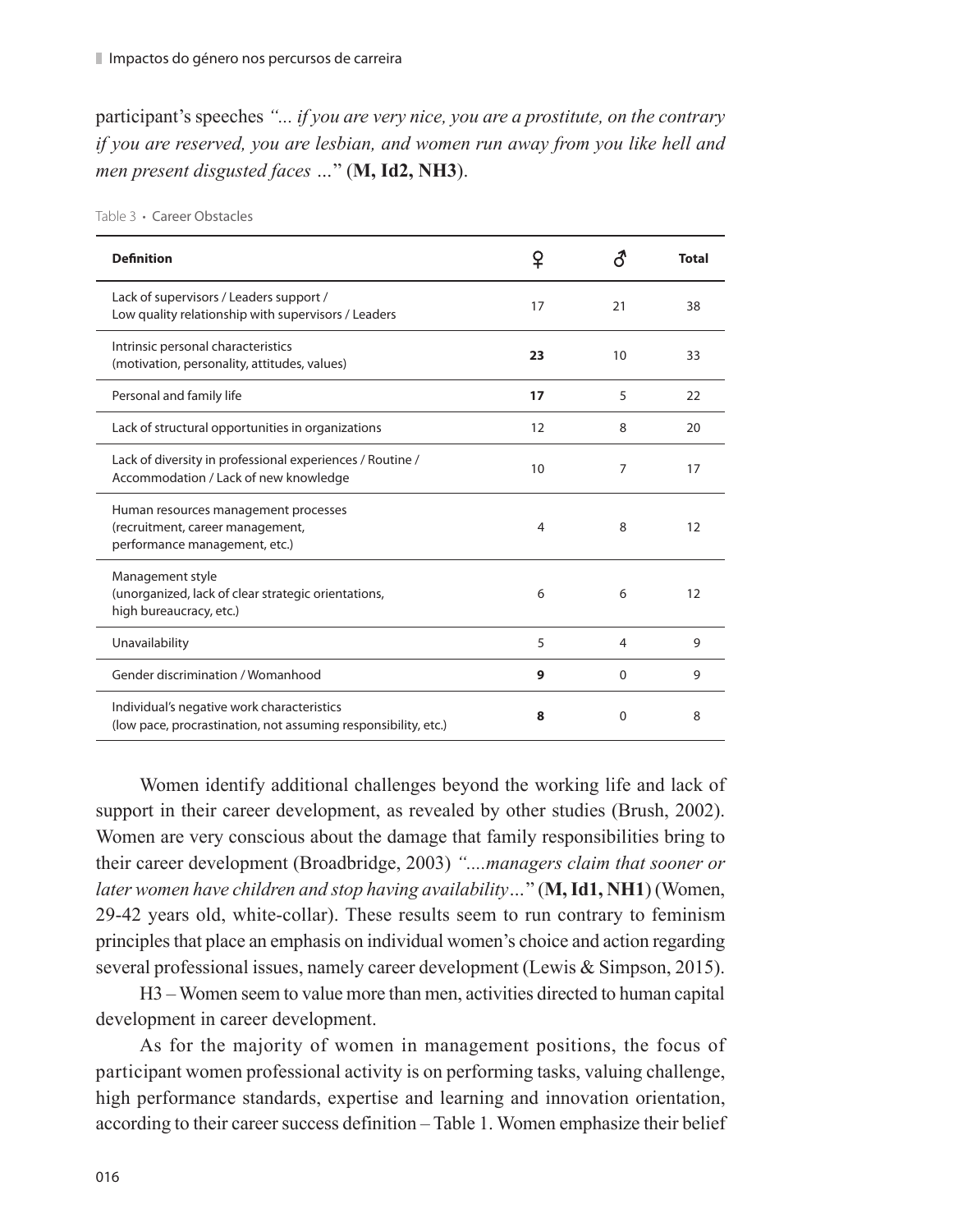in the effort and result of the work as a promotional factor (Table 2), as already found in other studies (Brush, 2002) – *"... If I could go through that barrier, so other women can come, ... after all, look, I had no academic qualifications, I had no sponsors, and I reached a rather unusual position ..."* (**M, Id2, NH3**).

Openness to learning, relying on a proactive approach to work (including diversity of experience, geographical and functional mobility, participation in projects, etc.), is regarded as a career development factor (Buchanan, 2008). Although women in this sample did not explicitly mention the pursuit of difficult or high visibility projects as tools for promoting themselves, the combination of the results obtained by them in the factors *Openness to innovation*<sup>2</sup> and *Work Results*<sup>3</sup> , may indicate some orientation towards this strategy. The focus on work results and the need to prove their competence is reflected in the discourses of some women, "*...a CEO once told at a meeting that he would demand 100% performance to a male expert …if it was a female expert he would demand 200%*..."(**M, Id2, NH2**) (Women, 43-61 years old, Expert).

H4 – Women show some advantage over men in using individualistic strategies and identity negotiation for career development purposes.

Women give more importance than men to individual and intrapsychic aspects as obstacles to career development – Table 3-, an attitude that may form the basis of their preference for individualized coping strategies (Branscombe & Ellemers, 1998; Fajak & Haslam, 1998).

The absence of gender solidarity evident in this sample contradicts the expectation of female solidarity stated in other studies (Mavin, 2006). Several speeches refer the difficulties raised by other women and the need women feel to detach from their group (Brush, 2002) to achieve their professional goals: *"...women themselves fuel that feeling …, by envy…there is a certain … disloyal rivalry among them …instead of uniting we fix other woman …inclusively more than men ...when women get to power positions they have to defend themselves constantly, not only from male co-worker, but mainly from women …so, women create a distance …a barrier…* "(**M, Id2, NH3**).

In this sample, when intrapsychic aspects are considered as obstacles for career development, they are conceived as including motivation. With women endorsing more than men this dimension as an obstacle to career development, they are reproducing the implicit gender theory, stating that women lack motivation to reach responsibility positions in accordance with some studies that indicate that achievement motivation for women may decline over time (Ferriman, Lubinski, & Benbow, 2009).

The importance given by women to *Professional Image* in career development implies the recognition of power asymmetries, as it underlines the importance of

<sup>&</sup>lt;sup>2</sup> Women refer more often (MR=21,68) than men (MR=15,66) *Openness to innovation* (Wilcoxon W= 297,5; Mann-Whitney U= 107,5; p=0.040; N=36).

<sup>3</sup> Women refer more often (MR=21,88) than men (MR=15,47) *Work Results* (Wilcoxon W= 294; Mann-Whitney U= 104; p=0.028; N=36)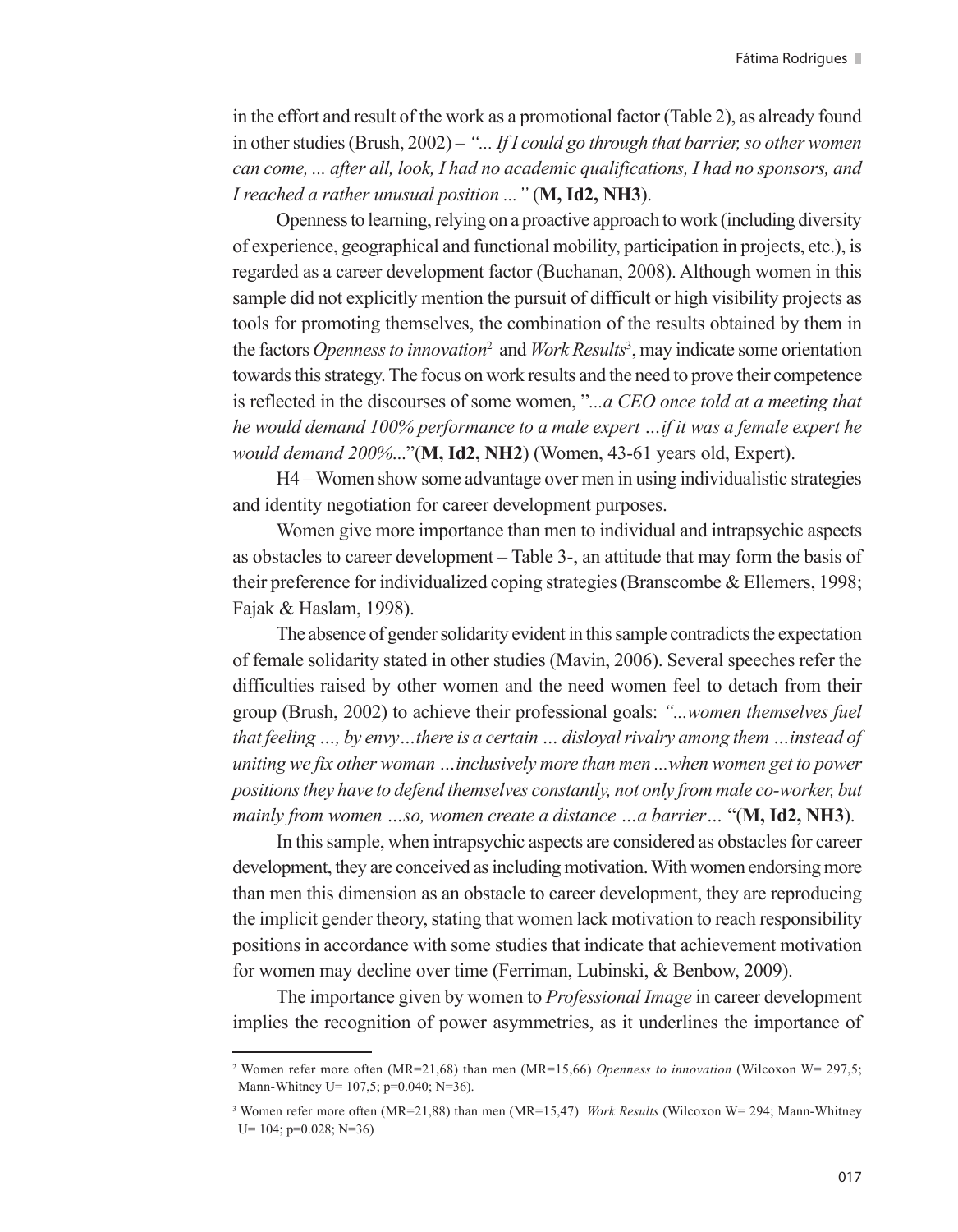improving the image before someone with discretion over resources (mostly men, who still stand as a majority in management positions).

Women themselves attribute a dominant position to men when they underline their need for *Support and motivation from supervisors/leaders*. In contrast, men underline their "natural" dominant positin in organizational context and their proximity to power and strategy centers, by asserting their advantageous orientation to organizational goals – Table 1. Men subscrive as team players, as goal oriented; women work towards task completion, means oriented. However, means and efficiency management usually correspond to "invisible work" in organizations, not considered in any job description, performance appraisal system or formal career path.

H5 – finds only partial support. Women reveal advantage in political behaviours allowing them to address the identity paradox, but this behavioural pattern does not seem to change with hierarchical level.

| <b>Definition</b>                                                                                                                                                                                                                                | ♀   | ර   | <b>Total</b> |
|--------------------------------------------------------------------------------------------------------------------------------------------------------------------------------------------------------------------------------------------------|-----|-----|--------------|
| Relying on influential / Powerful people                                                                                                                                                                                                         | 26  | 21  | 47           |
| Visibility increase                                                                                                                                                                                                                              | 28  | 13  | 41           |
| To please the boss / Having a good relationship with supervisor                                                                                                                                                                                  | 21  | 14  | 35           |
| Withholding information                                                                                                                                                                                                                          | 15  | 19  | 34           |
| Tarnishing other employees image                                                                                                                                                                                                                 | 21  | 12  | 33           |
| Being cautious / Resorting to objective and formal strategies<br>(following corporation guidelines; forecasting ability;<br>rational grounding; showing results; shield oneself behind<br>norms and budgets; following organizational structure) | 20  | 6   | 26           |
| Impression management / Creating a good image and reputation                                                                                                                                                                                     | 13  | 12  | 25           |
| Devaluing employees or withholding their career<br>development opportunities                                                                                                                                                                     | 5   | 20  | 25           |
| Flight / Avoidance response<br>(avoiding conflict; to ignore problems, low-profile,<br>ambiguous answers; transfer to another workplace)                                                                                                         | 17  | 7   | 24           |
| Assigning less visible tasks / Suppressing other voices /<br>Withdrawing work, Remuneration and Responsibilities /<br>Isolating workers                                                                                                          | 18  | 6   | 24           |
| Manipulating information and its channels                                                                                                                                                                                                        | 20  | 4   | 24           |
| Showing respect for supervisors / Leaders and obeying them /<br>Conformity                                                                                                                                                                       | 10  | 12  | 22           |
| Retaliation / Fear induction / Coercion                                                                                                                                                                                                          | 4   | 18  | 22           |
| Protecting certain workers                                                                                                                                                                                                                       | 4   | 13  | 17           |
| <b>Rumours / Slanders</b>                                                                                                                                                                                                                        | 13  | 3   | 16           |
| Providing / Exchanging favours                                                                                                                                                                                                                   | 14  | 2   | 16           |
| Participating in informal meetings, after hours, with managers,<br>friends / networking                                                                                                                                                          | 4   | 10  | 14           |
| <b>TOTAL</b>                                                                                                                                                                                                                                     | 310 | 244 |              |

Table 4 **·** Political Behaviours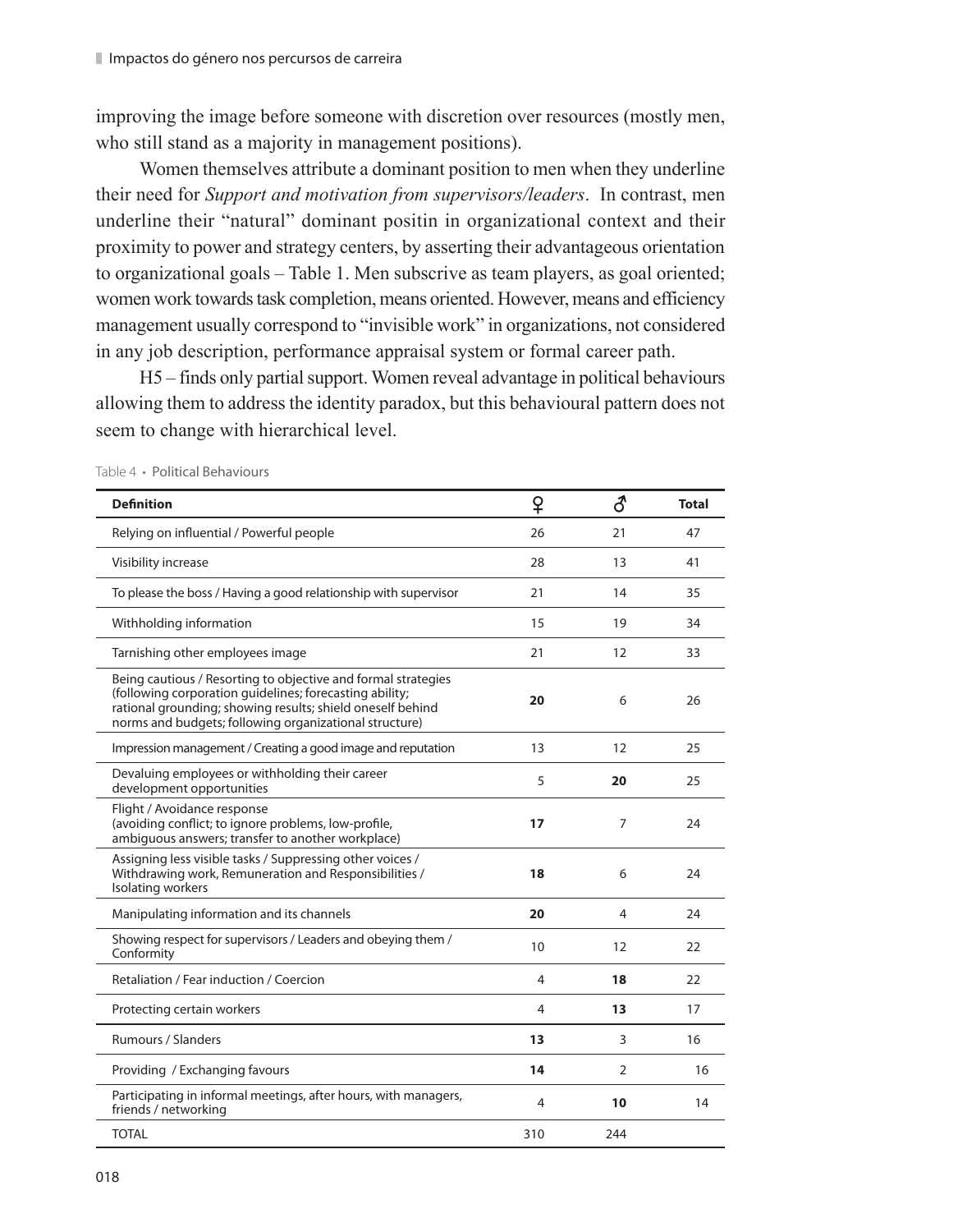Women get advantage in the following political behaviour *Being cautious/Using objective and formal strategies*<sup>4</sup> , *Flight / avoidance strategy, giving less visible tasks / remove voice, Information or information channels manipulation*<sup>5</sup> , *Rumours / Slander* <sup>6</sup>, Favours providing / exchange of favours<sup>7</sup> and *Exclude non compliant workers or employees that pose a threat.*

Although women reveal themselves as more "political", they try to move around in the narrow range of acceptable political behaviour at their disposal (Perrewé  $\&$ Nelson, 2004) without challenging that definition.

Overall, women seem to focus more on the use of indirect influence strategies (*Favours providing / exchange of favours, Flight / avoidance strategy, Postponement of decisions, Rumours / Slander*), in accordance with results from other authors (Carli, 1999).



Figure 2 **·** ALCEST analysis of discourses on political behaviours

<sup>4</sup>Women refer more often (MR=20,88) than men (MR=16,37) the strategy of *Being cautious/Using objective and formal strategies* (Wilcoxon W= 311; Mann-Whitney U= 121; p=0.05; N=36)

<sup>5</sup> Women refer more often (MR=21,62) than men (MR=15,71) the strategy of *Information or information channels manipulation* (Wilcoxon W= 298,5; Mann-Whitney U= 108,5; p=0.043; N=36)

<sup>6</sup> Women refer more often (MR=22,56) than men (MR=14,87) the strategy of *Rumours/Slander* (Wilcoxon W= 282,5; Mann-Whitney U= 92,5; p=0.005; N=36)

<sup>7</sup> Women refer relatively more often (MR=20,47) than men (MR=16,74) the strategy of *Favours providing / exchange of favours*(Wilcoxon W= 318; Mann-Whitney U= 128; p=0.067; N=36)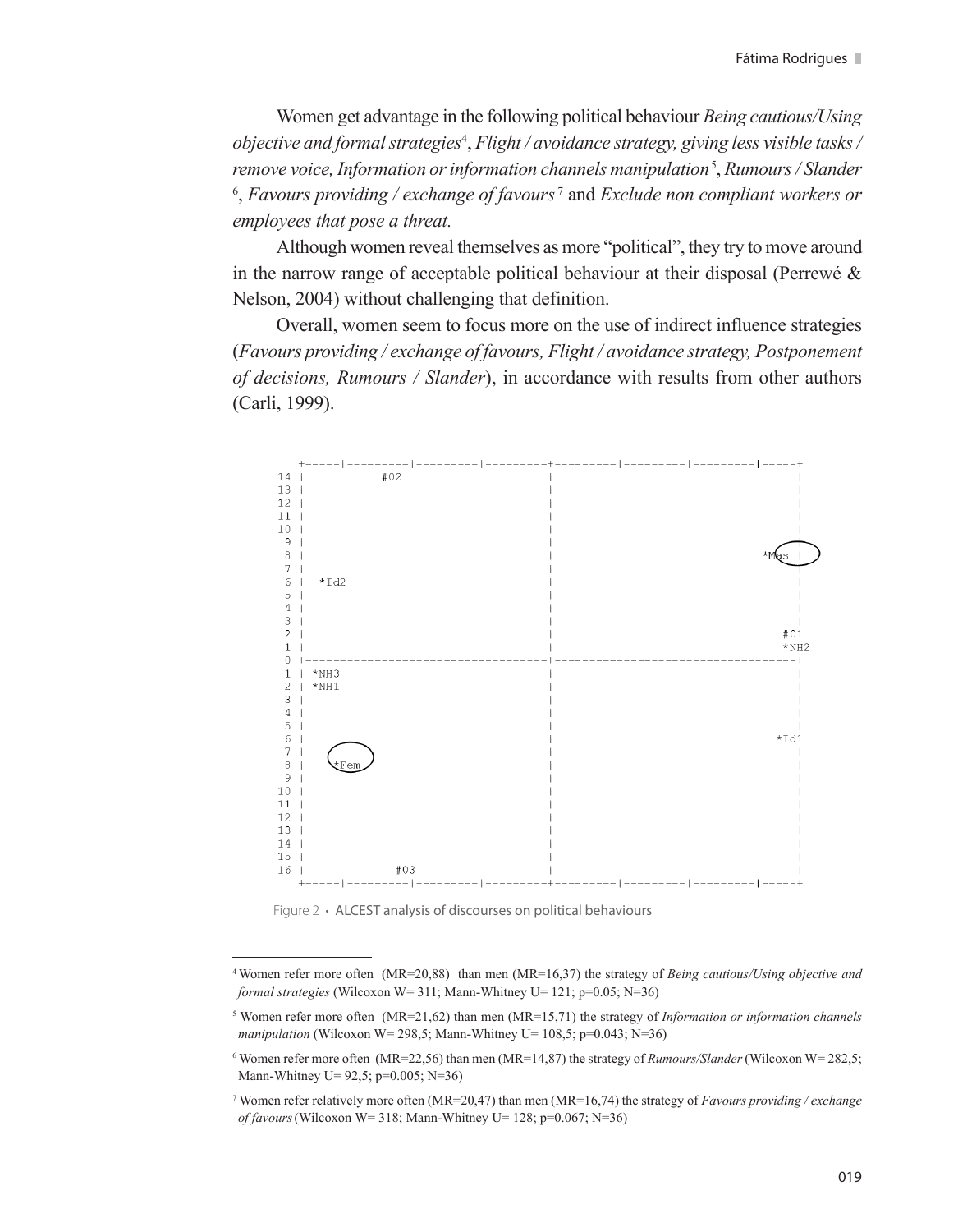Upon textual analysis with ALCEST, two factors were extracted. Factor 1 opposes Class 1 (*Active, individual and coercive strategies*) on the right pole and Class 2 (*Individual strategies of passive resistance*) and 3 (*Evidencing individual work contributions in front of supervisors*) in the left pole. Factor 2 opposes Class 2 (*Individual strategies of passive resistance*) in the upper pole to Class 3 (*Evidencing individual work contributions in front of supervisors*) in in the bottom.

The maximum opposition between groups of participants is found between: **M/NH3/NH1** (Women, Middle management, Administrative) (closer to Class 2 and 3), and **H/NH2** (Men, Experts) (closer to Class 1).

Women, in administrative and leadership positions, indicate the preferential use of individual strategies of passive resistance and evidencing individual work contributions in front of supervisors, underlining the distance to power sources of their group and contributing to the reinforcement of negative images of lesser competence, which in turn, justifies the allocation to women of less differentiated jobs.

Men in technical positions seem to favour the use of active, individual and even coercive strategies in the context of organizational life.

In all positions, women show behaviours that underline their subordinate position in the organizational context, namely *Evidencing individual work contributions in front of supervisors.*

These results highlight the proximity of men with the power and the legitimacy that organizational system allocates them to exercise power. They feel entitled to exercise direct influence strategies and even coercive. Men denote a sense of legitimacy in the use of more direct behaviours to achieve their objectives; they do not often mention the need for managers support; depend less on recognition of a third party to define career success; unlike women they show no need to point out the advantages of their gender to management, or to demonstrate their competence externally.

# **3. Discussion**

The institutional nature of gender, which includes social positions and relations which are characterized by specific expectations, rules and procedures, is reflected in the content of the speeches of the participants. Gender has a social character, is collectively produced, and subject of historical, cultural and social variations.

Gender issues in career management transcend the sex variable, bringing together social, historical and cultural aspects. Effects of Portuguese culture and stages of the recent history of Portugal are evident in the differences found between social groups. Dissociating career choices from context (cultural, social, organizational, etc.),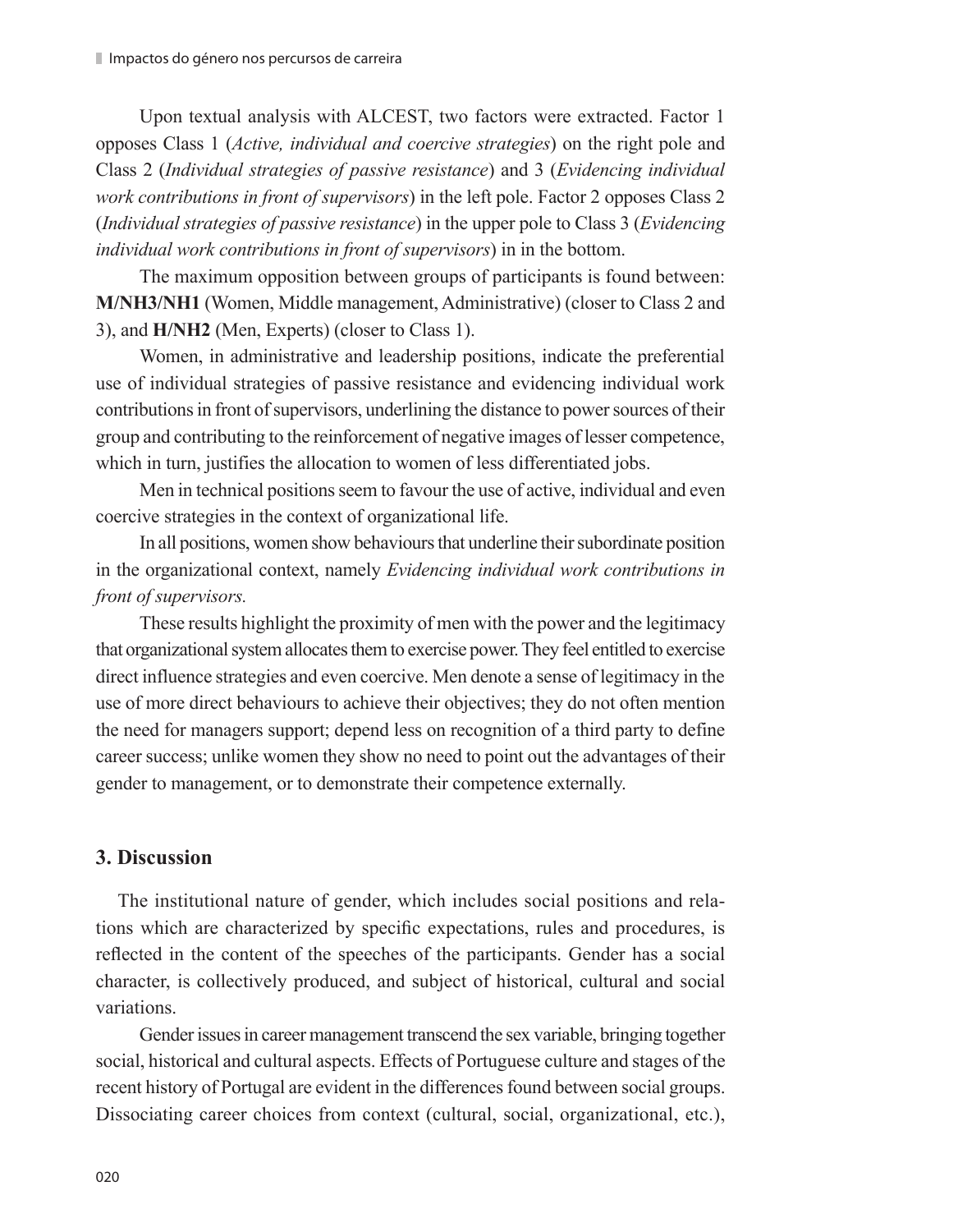reinforces women's beliefs in gender-neutral meritocracy and equal opportunity, hiding social constraints to their professional full realization, individualizing them from their belonging group, and thus reducing its controversy potential.

The prevalence of social concepts that favour the separation of the worlds between professional and private, and the greater responsibility of women as preferred caregivers for private and family sphere, it's evident in this study, causing difficulties in women's career development. But many women show a strong reluctance in abandoning this social role and power position within families.

With their practices and everyday discourse, women, as part of a subordinate group, confirm the domination system, contributing to their own subordination, in accordance with the theory of social dominance (Sidanius & Pratto, 1999). They do so by adopting organizational coping strategies with the following characteristics: individualistic, identity negotiation, hierarchy dependent and highly contextual depending on impression management.

Following the feminine implicit theory of personality, women report strategies that allow them to comply with this implicit theory, but at the same time to the characteristics valued in organizations. In organizational contexts, women in these samples try to find a balance between two identity referents and thus respond to the double normative pressure imposed on them by the logic of gender representations, partitioning their experience and identity expression. To do this, they select the stereotypical dimensions they believe are the most beneficial, particularly the most neutral (e.g., sociability from the feminine stereotype, objectivity from masculine stereotype). This strategy subjects' individuals to their contexts, in the process of adapting to them (Clegg, Hardy,  $\&$  Nord, 2006). However, the contradictions triggered by this need for identity negotiation, promote the display of contingencial, ambiguous, specific or inflexible behaviours. These behaviours represent only an instance of private negotiation in adaptation to a specific context, without questioning the ideology or underlying values or introduce potential for social change. One of these categories of behaviour, favoured by women, is *Image management*. It involves simultaneous display of feminine (appropriate to their social group) and masculine (appropriate the dominant definition of organizational context) behaviors, allowing for identitary negotiation, which women need to survive in organizational context.

Their exceptional character in management environments and the absence of gender solidarity could reinforce the use of individualistic strategies in career development.

Due to the impact that planning and development tactics have on career success (Abele & Wiese, 2008; Zanzi & O'Neill, 2001) the privileged use by women of individualistic and contingencial strategies, and identitary negotiation, decreases their authority, perceptions about their competence, promoting distance from the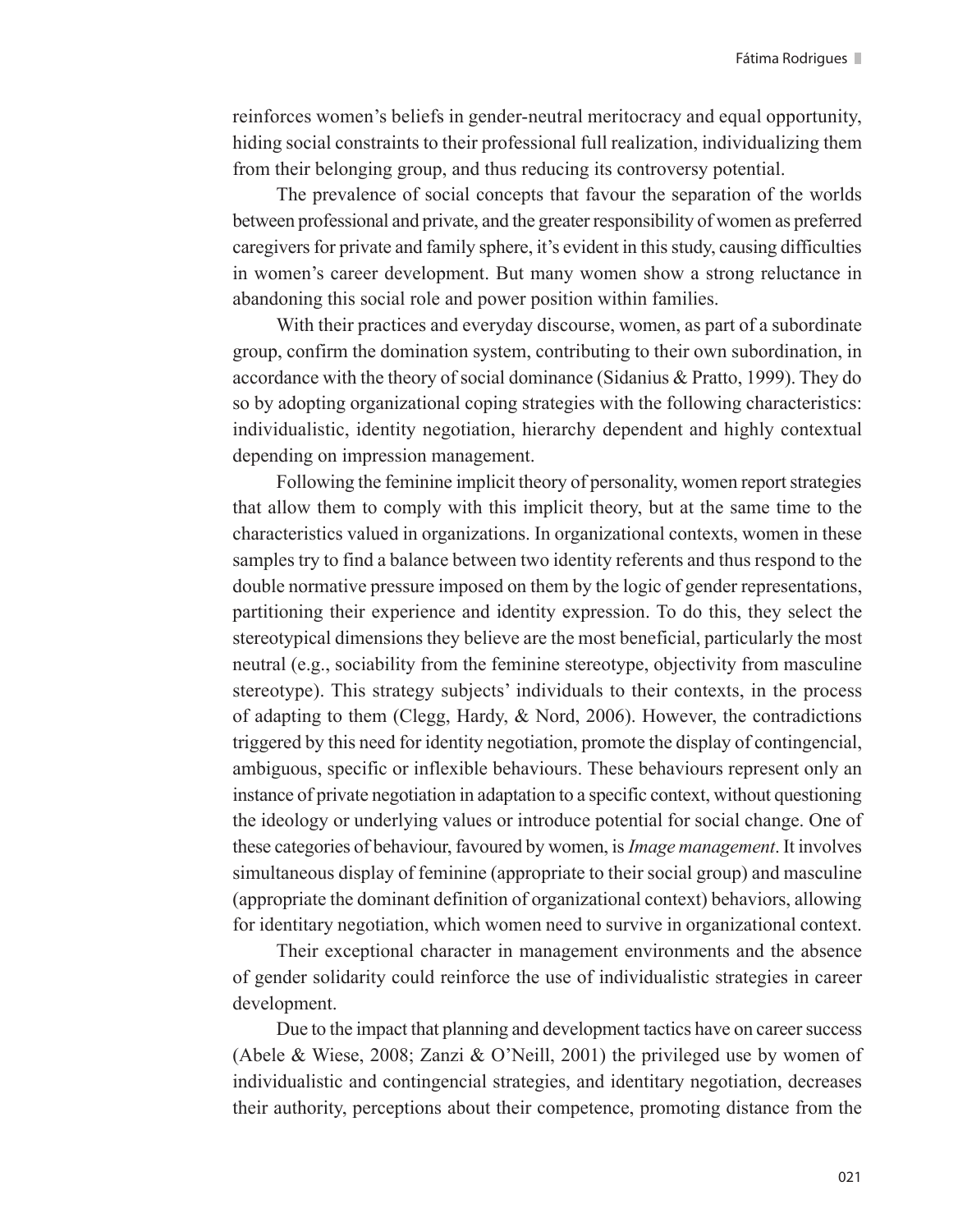information / decision networks, and charging an additional fee on women's potential for career success. In this regard, we should also emphasize the negative impact of the absence of gender solidarity.

Additionally, women implicitly reinforce their otherness and externality to organizational context (Daft, 2007) by attributing power at other organizational members (mostly men) through deferential behaviours of competence endorsement requests. The preferential resource made by women to *Support / Motivation from Leaders* strategy reinforces the perception of their remoteness in relation to power and the lower competence expectations imposed on this group (Crawford & Unger, 2000; Ferriman, Lubinski, & Benbow, 2009). Again, we are put before the preponderance of consensual ideologies, in this case paternalistic ideology, since the need to show oneself in a favourable light to third parties, appeals to the notion that there is someone with ascendance and in control (Pratto & Walker, 2001).

Results on political behaviours underscore the importance implicitly given by the organizational agents to the informal dimension of the organizations, where political phenomena predominantly operate, which seems to confirm the need pointed out by some authors of gender studies to adopt a critical point of view, particularly in directing the attention to the informal dimension of organizations. Moreover, it is at the level of informal dimension of the organizations that women are more powerless (Mann, 1995). Other studies conducted in the banking sector stressed the importance of this dimension to achieve professional success and the externality of women to it (Özbilgin & Woodward, 2004).

Political behaviours have the potential to negotiate organizational shared meanings. Because of their individualistic behaviour, individuals of subordinate groups lose the potential of diversity, which could constitute a moment of dispute and negotiation for this common meaning, paradoxically reinforcing the system. Results on political behaviour corroborate that individuals without power in organizations resort to strategies that can be unified under the concept of resistance, passively resisting and using sabotage to thrive in this context. These strategies can be framed in the context of gender relations management style that promotes female invisibility, through the promotion of non-involvement in formal behaviour, which, like other studies prove, can be disadvantageous for women (Castro et al. 2003; Heilman & Okimoto, 2007; Rudman & Glick, 2008). In such strategies women adopt a low profile, suitable to the stereotype of their group, and try to mimic the environment, trying to exert influence in every possible way.

Along with victimization and collaborationism, these (passive resistance, mimicry, formal behaviour avoidance) appears to be the only reactions available to women, nullifying any potential change of the social status quo, insofar as these strategies require conformity and adherence to the dominant system and their effect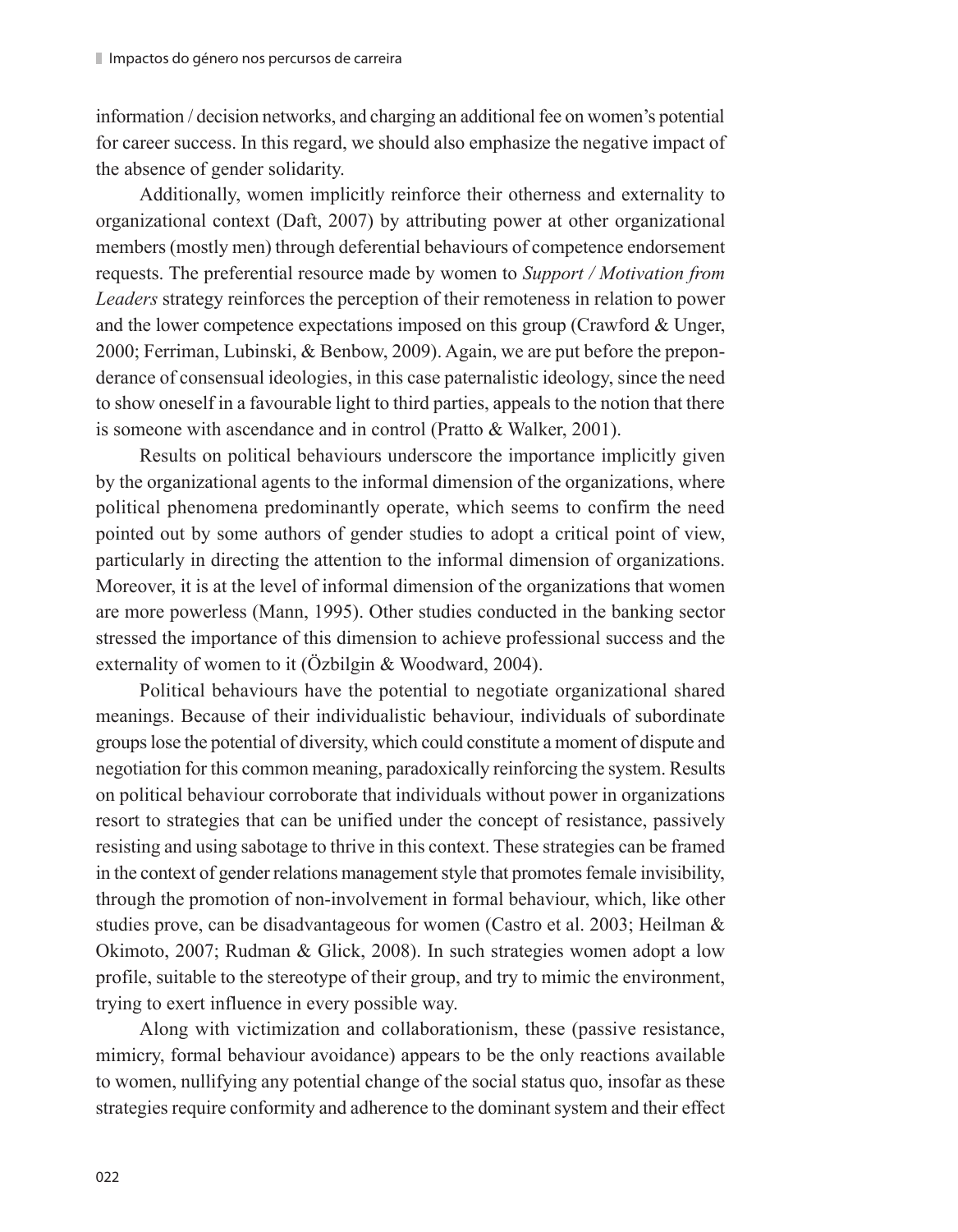on change is minimal and easily voidable. This objectification has a mere potential for individual and silent claim, because it is associated to lower social strata and with a subjective sense of individual deprivation (instead of intergrupal) (Vala, 1990).

The political strategies favoured by men, predominantly rational and manipulative character, reflects the dominance of the identity of their group in organizations, as this is defined by the dominance of instrumental rationality, with the focus on effectiveness, compliance objectives and profit, being the legitimacy of men behaviours stressed. We assist to an appropriation by the masculine group, of the dominant symbolic rational in organizations, and the exclusion of women from that domain (Davies-Netzley, 1998).

Both men and women corroborate an individualistic, supposedly meritocratic view of work and organization, which places in the individual the burden of promoting their career development and employability. These discourses represent a shift from a systemic view of labour market to a focus on individual skills and knowledge, with unemployement or underdevelopment being viewed as an individual problem, derived from lack of personal initiative in skills upgrading (Garsten  $\&$ Jacobsson, 2003). The problem with this perspective is that employability stands as a descontextualized concept, overlooking on how social issues (gender, race, disability, social class) impact on access to labour market opportunities (Morley, 2001). Since the beginning women are at a disadvantage in the organizational context and lower performance expectations exist about them. By sticking to a rational that places on individuals the responsibility for their lower professional development, women are strengthening these expectations, supporting the associated deficiency model of their participation in organizations.

We found some distancing from the classic definition of career - vertical growth with acquisition of financial benefits and positions, which may be due to several reasons, not directly related to gender: economic deflation with a corresponding shortage of funds to meet this model of careers; new forms of work organization and organizational structures; globalization; complexity of the socio-economic environment. Although women seem to adhere more than men to these alternative definitions of career success, the impact of such professional orientation in the success of women as measured by their representation in decision-making positions should be studied. The "preferences" in definitions and strategies of career development and professional success set out by women are not derived from their sex, but by the degree to which they allow them the accommodation to a context (organizational) where they represent the otherness. They represent a quest for alternative ways to have professional success, which present no potential for social change within the organizational context. Some literature highlights the need for specific gender career models (Melamed, 1996).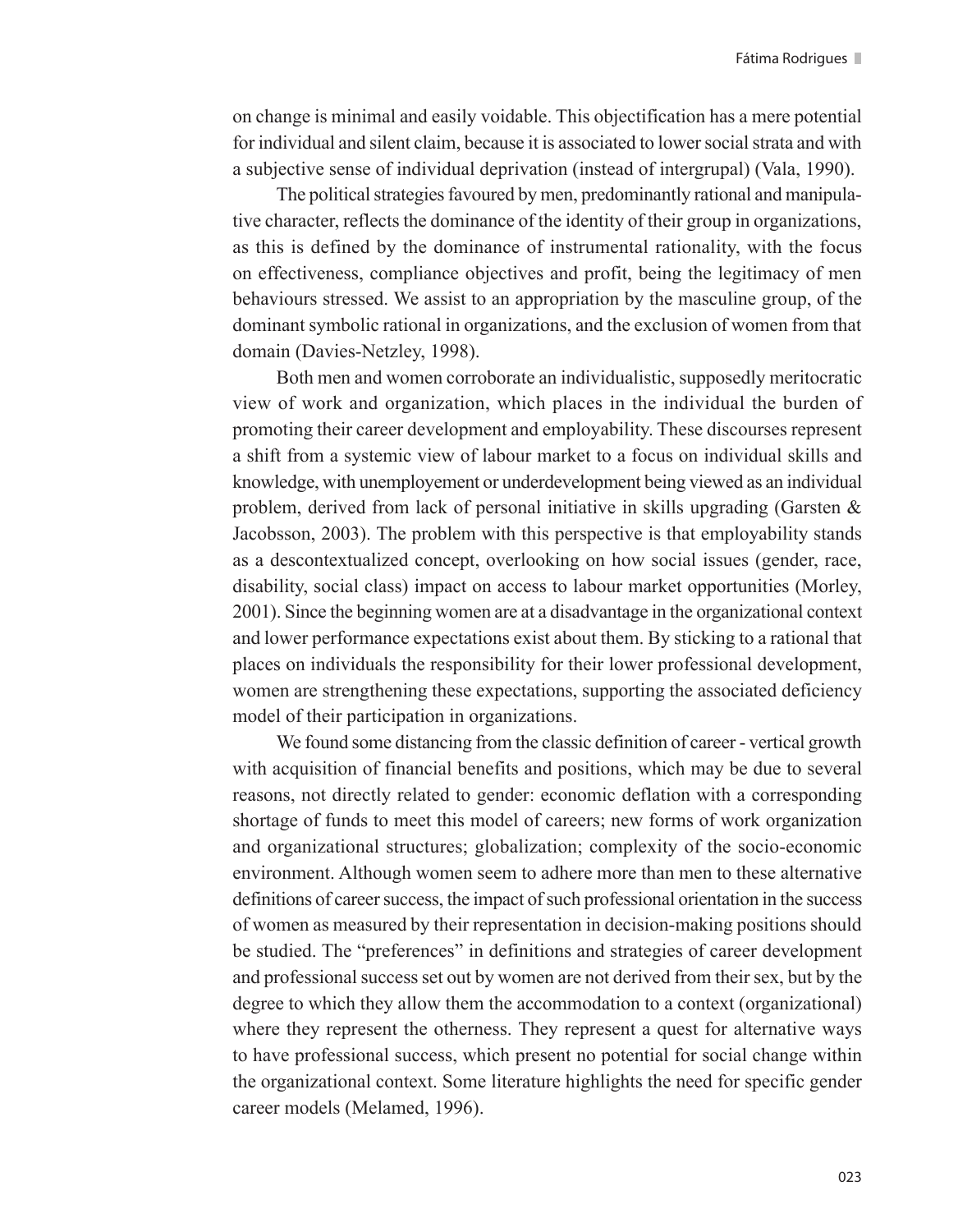Women in this study present an identical level of motivation than men regarding career development. Nevertheless, they endorse different definitions of professional success, valuing specific issues, namely personal achievement and challenges. Women are more likely than men to resort to expert skills and self-realization, to define professional success, including: proper implementation, and recognition obtainment, valuing more the contents of the job than the status; achievements of a personal nature, challenges, self-development and enhancement of work-life balance (Sturges, 1999). These results prove to be aligned with the preference expressed by women for specific kinds of career (O'Neill, Bilimoria, & Saatcioglu, 2004).

In accordance with multidimensional career model (Dries, Pepermans, & Carlier, 2008) professional success is determined by organizational characteristics and individual characteristics (personality type, appetite for political behaviour, motivations, etc.). Additionally, we should consider that social belonging of the individual, influences professional success. It will also be relevant to consider gendering process that occur in organizations as determinants of career development, by promoting symbolic and power asymmetries between members of different social groups in play in the organizational scenario. While the gender bases of organizational inequalities are obscured, they remain ignored, allowing the naturalization of certain social discourses characterized by power asymmetries, as realities that individuals build in their daily activity. The gender consensus we obtained regarding the definition of career enabler's, with a strong focus on personality traits is a strong contributor to this naturalization process.

One of career development enablers' that runs through the speech of individuals of both sexes is availability, based on a culture of long hours, geared to meet customer needs 24 over 24 hours, as a competitive advantage, based on the definition of time as industrial / limited / clockwise, linear and objective (Burke & Nelson, 2002), which defines the family / private life as an obstacle to career development and poses difficulties for all people in the integration between professional and personal life, regardless of gender. In this context, beliefs about the lack of availability of women emerge, based on a societal allocation of family responsibility, care and maternity, and on traditional forms of sexual division of labour in the family.

Women discourses make salient the existence of a double standard regarding performance appraisal that proves to be more demanding for low-status individuals, here defined by the characteristics of the stereotype of their group of belonging (Ferriman, Lubinski, & Benbow, 2009).

The experience in a hostile environment to which they are strange causes an internalization of the rules of the game and its strongest defence, to signal their commitment to masculine identity, which is dominant (compliance strategy). True lieutenants, women submit themselves to the behavioural uniformity required for career advancement (Özbilgin & Woodward, 2004).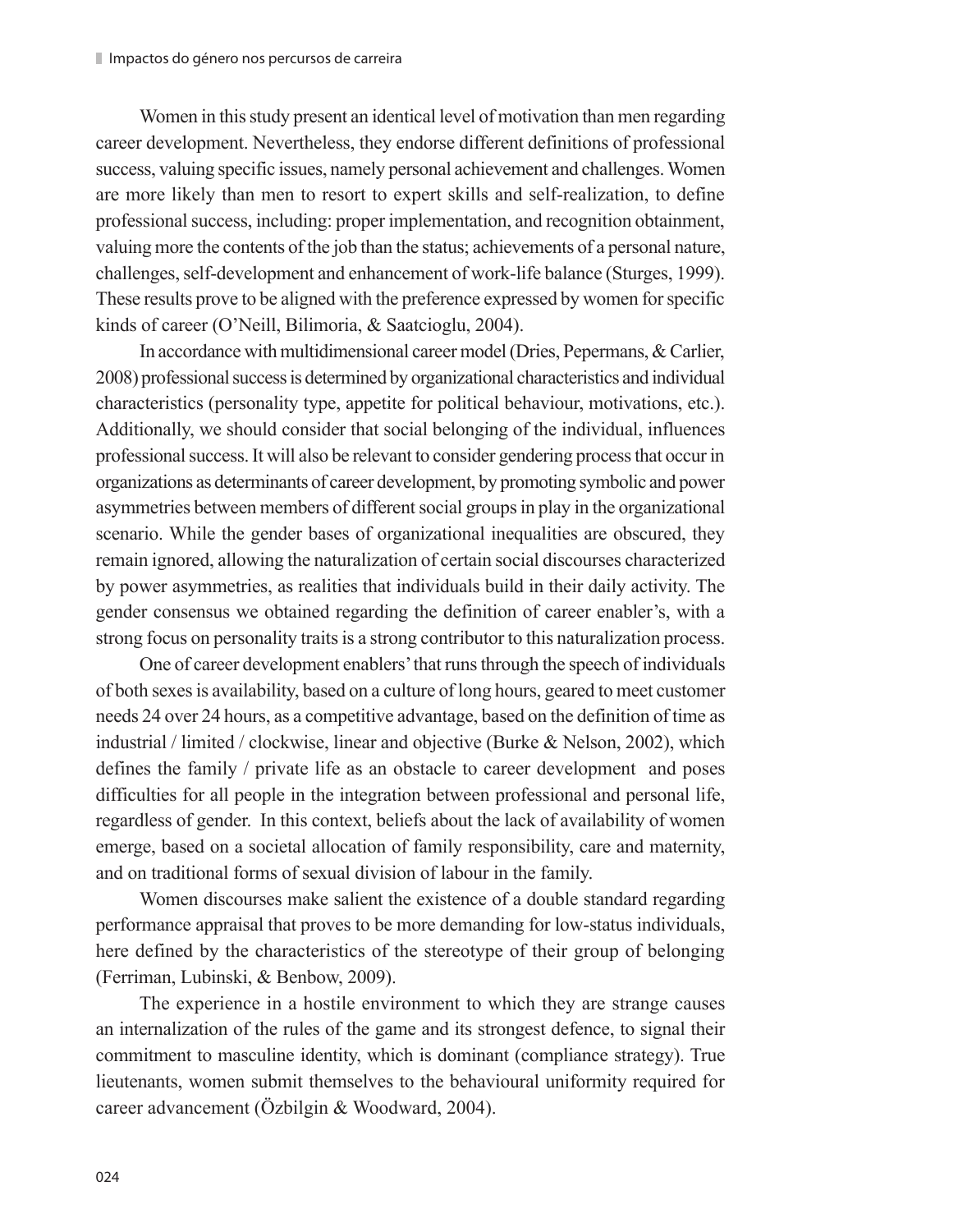Future studies will benefit in studying, in a multidimensional perspective and considering the social anchorage of professionals, enablers for career development and success definitions, meeting the new demands placed by the new economy (international mobility, career uncertainty, establishment of social / professional, multiple mentors), and socio-economic and demographic changes.

The impact of several factors of segregation in organizational context is clear; beyond gender segregation, we found data that point to a segregation based on age. Members of the older group show behaviours that reflect their identity as a dominated group. Thus, attention should be paid to the conjugated effect of simultaneous disadvantage conditions, on worker's professional well-being and success.

Also, segregation by functional group deserves more attention; however, this issue may only reflect the reduction of prestige and power of positions as they are being occupied by members of socially dominated groups.

The challenge to the established order should start with the introduction of critical thinking about personal experiences, as proposed by Meyerson and Kolb (2000), and awareness raising interventions, including women of different managerial levels about the gender order in organizations, its impact on behaviours, experiences and narratives and how it exacerbates the differences between women as a way to maintain the status quo. Silence and the lack of discussion about gender issues deprive women of power, thus open discussion reveals itself as an important part in social change. Additionaly, explicit discourses on equality and women's superiority make rhetorically difficult to give voice to gender inequalities and must be deconstructed.

Genderization of organizational systems, and of their culture, and gender construction in management knowledge and practice, must be openly investigated, revealing the underlying assumptions and values, which perpetuate the genderization. Context and the meanings of discourses and practices must be questioned. These efforts should be intended to return women to an agency position, through critical analysis on the structure of the relations system in which they are embedded in organizational contexts.

Institutional changes are usually achieved by the collective intentional actions of individuals who share a vision, not by individual rational resistance. On the other hand, the field of study of social representations advocates the need for collective dispute (Wagner, 2003) and permanent collective activity, co-construction, through speeches and communications (Moscovici  $\&$  Vignaux, 2001) for those representations do evolve. So, the common experience of women difficulties in organizations should be enhanced in a collective and conscious action on cultural gendering, leading women to be more supportive of one another, especially of those occupying management positions. In some countries, women in management positions acknowledge the advantage of collective strategies (e.g., women's support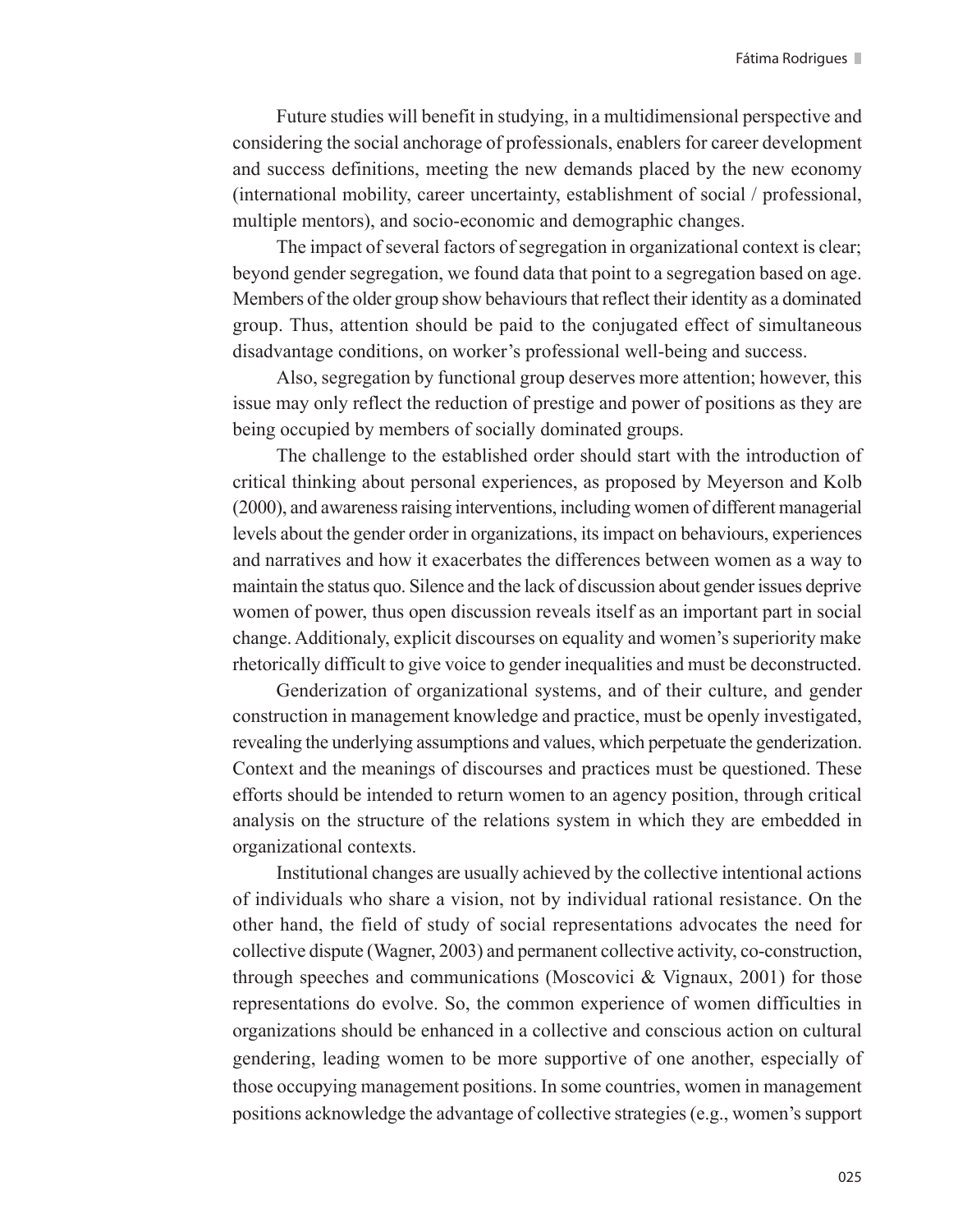networks, public discussions on discrimination) for promoting the debate of their difficulties and their organizational success (Theobald, 2002).

Another element that we consider of vital importance in promoting social change is the elimination of the separation between private and public worlds, promoting the inclusion of the totality of human person (Brush, 2002). The separation between public and private values ceased to be useful in a context where diversity and ambiguity prevails and the emphasis should be on innovation.

Attention should be paid to social obligations, attributed mainly to women, because in addition of reducing the time available to invest in other sources of power, it introduces major psychological changes in support providers.

Organizational change involves the renegotiation of the ethics of business, with a return to substantive rationality, associated with human values and ethics.

#### **References**

- **›** Abele, A., & Wiese, B. S. (2008). The nomological network of self-management strategies and career success. *Journal of Occupational and Organizational Psychology,* 81(4), 733-749.
- **›** Acker, J. (1990). Hierarchies, jobs, bodies: A theory of gendered organizations. *Gender & Society,* 4(2), 139-158.
- **›** Amâncio, L. (1996). Gender, expertise and authority: The effect of gender and specialized knowledge on the perception of authority. *Psicologia,* XI(1), 11-25.
- **›** Amâncio, L. (2007). Género e divisão do trabalho doméstico O caso português em perspetiva. Em K. Wall, & L. A. (Orgs.), *Família e género em Portugal e na Europa* (pp. 181-211). Lisboa: ICS.
- **›** Apfelbaum, E. (1979). Relations of domination and movements for liberation: An analysis of power between groups. Em S. W. W. G. Austin, *The Social Psychology of Intergroup Relations* (pp. 188–204). Montrey: Brooks/Cole Publishing Company.
- **›** Baruch, Y. (2004). Transforming careeers: from linear to multidirectional career paths; organizational and individual perspetives. *Career Development International,* 9(1), 58-73.
- **›** Branscombe, N. B., & Ellemers, N. (1998). Coping with group-based discrimination: Individualistic versus group-level strategies J. K. Swin & C. Stangor (Eds.), Prejudice: The target's perspective. San Diego: Academic Press, pp. 243-266. Em J. K. Swin, & C. S. (Eds.), *Prejudice: The target's perspective* (pp. 243-266). San Diego: Academic Press.
- **›** Broadbridge, A. (2003). Retail management career progression: Are the gender differences narrowing? *3rd International Interdisciplinary Conference Gender, Work and Organization.* Keele: Keele University.
- **›** Broadbridge, A., & Parsons, E. (2005). Gender and Career choice: Experiences of UK charity retail managers. *Career Development International,* 10(2), 80-97.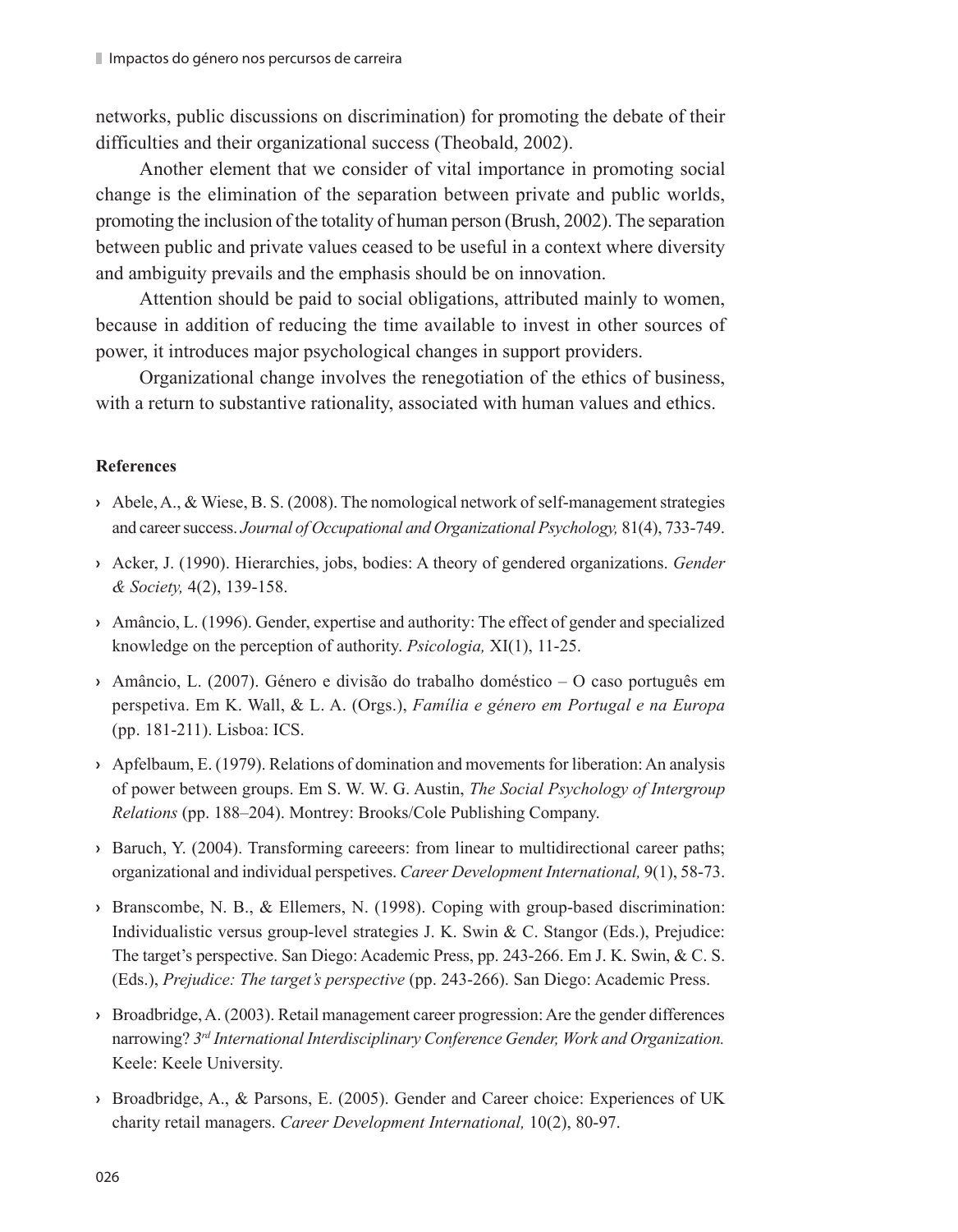- **›** Brush, C. (2002). A Gendered perspetive on organizational creation (masculine and feminine views of organization). *Entrepreneurship: Theory and Practice.*
- **›** Buchanan, D. (2008). You Stab My Back, I'll Stab Yours: Management Experience and Perceptions of Organization Political Behaviour. *British Journal of Management,*  19(1), 49-64.
- **›** Burke, R. J. (2002). Career development of managerial women Advancing women's careers: Research and practice, Oxford, Blackwell Publishers, Ltd., pp. 139-160. Em R. J. Burke & D. L. (Eds.), *Advancing women's careers: Research and practice* (pp. 139-160). Oxford: Blackwell Publishers, Ltd.
- **›** Burke, R. J. & Nelson, D. L. (2002). *Advancing women's careers: Research and practice.* Oxford: Blackwell Publishers, Ltd.
- **›** Calás, M. & Smircich, L. (1996). From "The Woman's" point of view: Feminist approaches to organization studies ", i Handbook of organization studies, Thousand Oaks, SAGE Publications, pp. 284-346. Em C. H. Clegg & W. N. (Eds.), *Handbook of organization studies* (pp. 284-346). Thousand Oaks: SAGE Publications.
- **›** Carli, L. (1999). Gender, interpersonal power and social influence. *Journal of Social Issues,* 55(1), 81-99.
- **›** Castro, S. L., Douglas, C., Hochwarter, W. A., Ferris, G. R., & Frink, D. D. (2003). The effects of positive affect and gender on the influence tactics-job performance relationship. *Journal of Leadership & Organizational Studies,* 10(1), 1-18. Obtido de Frink, D. D. (2003), "The effects of positive affect and gender on the influence tactics-job performance relationship", Journal of Leadership & Organizational Studies, Retrieved on September, 13, 2010, from the HighBeam Research www.highbeam.com.
- **›** Chrobot-Mason, D., & Ruderman, M. N. (2004). Leadership in a diverse workplace. Em M. S. Stockdale, & F. J. (Eds.), *The psychology and management of workforce diversity* (pp. 100-122). Oxford: Blackwell Publishers, Ltd.
- **›** Clegg, S., Hardy, C., & Nord, W. (2006). *Handbook of organization studies.* London: Sage.
- **›** Crawford, M., & Unger, R. (2000). *Women and gender: A feminist psychology (3rd ed.).* New York: McGraw-Hill.
- **›** Daft, R. L. (2007). Conflict, power and politics. Em R. L. (Ed.), *Organization theory and*  design (9<sup>th</sup> ed.) (pp. 481-516). Saint Paul: West Publishing Company.
- **›** Davey, K. M. (2008). Women's Accounts of Organizational Politics as a Gendering Process. *Gender, Work and Organization,* 15(6), 650–671.
- **›** Davies-Netzley, S. A.-3. (1998). Women above the glass ceiling: Perceptions on corporate mobility and strategies for success. *Gender & Society,* junho, 339-355.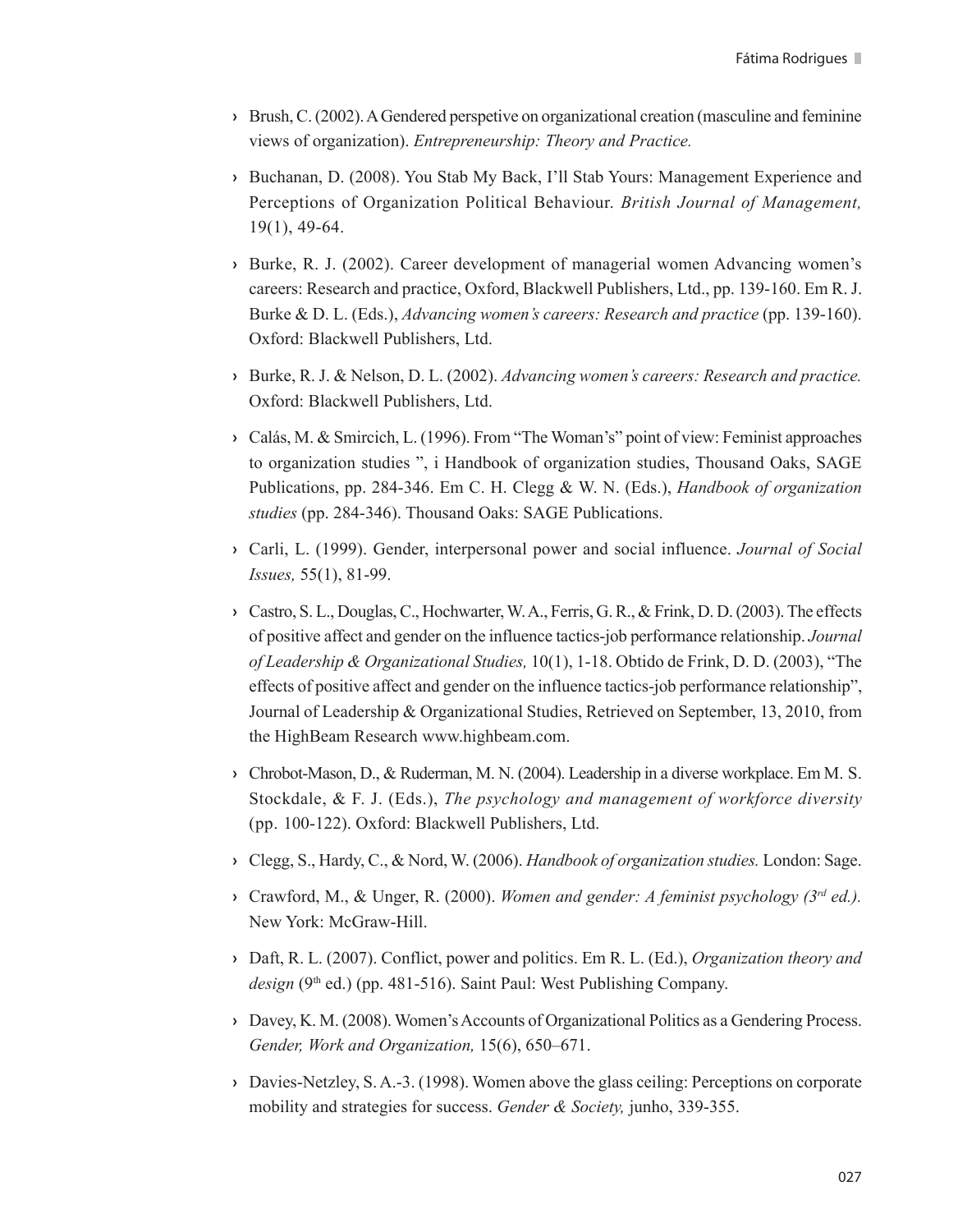- **›** Deloitte. (2015). *Women in the boardroom A global perspective .*
- **›** Dries, N., Pepermans, R., & Carlier, O. (2008). Career success: constructing a multidimensional model. *Journal of Vocational Behavior,* 73(2), 254-267.
- **›** Drory, A. & Romm, T. (1990). The definition of organizational politics: A review. *Human Relations,* 43(11), 1133-1154.
- **›** European Women on Boards asbl. (2016). *Gender Diversity on European Boards Realizing Europe's Potential: Progress and Challenges.*
- **›** Fajak, A. & Haslam, S. A. (1998). Gender solidarity in hierarchical organizations. *British Journal of Social Psychology,* 37, 73-94.
- **›** Ferriman, K., Lubinski, D. & Benbow, C. (2009). Work preferences, life values and personel values of top math/science graduate students and the profoundly gifted: developmental change and gender differences during emerging adulthood and parenthood. *Journal of Personality and Social Psychology,* 97, 517-532.
- **›** Ferris, G. R. & Judge, T. A. (1991). Personnel/Human resources management: A political influence perspective. *Journal of Management,* 17(2), 447-488.
- **›** Ferris, G. R., Fedor, D. B. & King, T. R. (1994). A political conceptualization of managerial behavior. *Human Resource Management Review,* 4(1), 1-34.
- **›** Garsten, C. & Jacobsson, K. (2003). *Learning to be employable: new agendas on work, responsibility and learning in a globalizing world.* New York: Palgrave Macmillan.
- **›** Gunkel, M., Schlagel, C., Langella, I., Peluchette, J. & Reshetnyak, E. (2013). The influence of national culture on business students' career attitudes - An analysis of eight Countries. *University of Wollongong Research Online, 27*(1), 47-68.
- **›** Heilman, M. & Okimoto, T. (2007). Why are women penalized for success at male tasks? The implied communality deficit. *Journal of Applied Psychology,* 92(1), 81-92.
- **›** Hofstede, G. & Hofstede, G. (2005). *Cultures and Organizations. Software of the Mind* (2nd ed.). New York: McGraw-Hill.
- **›** Kavoo-Linge, T. (2015). The Effect of Organizational Political Skills on Women's Career Progression in Kenya. *International Journal of Business and Social Science,* 6(5), 150-155.
- **›** Lewis, P., & Simpson, R. (2015). Understanding and researching 'choice'in women's career trajectories. Em A. M. Broadbridge & S. L. (Eds.), *Handbook of Gendered Careers in Management: Getting In, Getting On, Getting Out* (pp. 44-60). Edward Elgar Publishing.
- **›** Maddock, S. (1999). *Challenging women: Gender, culture and organization.* London: Sage.
- **›** Mann, S. (1995). Politics and power in organizations: Why women lose out. *Leadership & Organization Development Journal*, 9-15.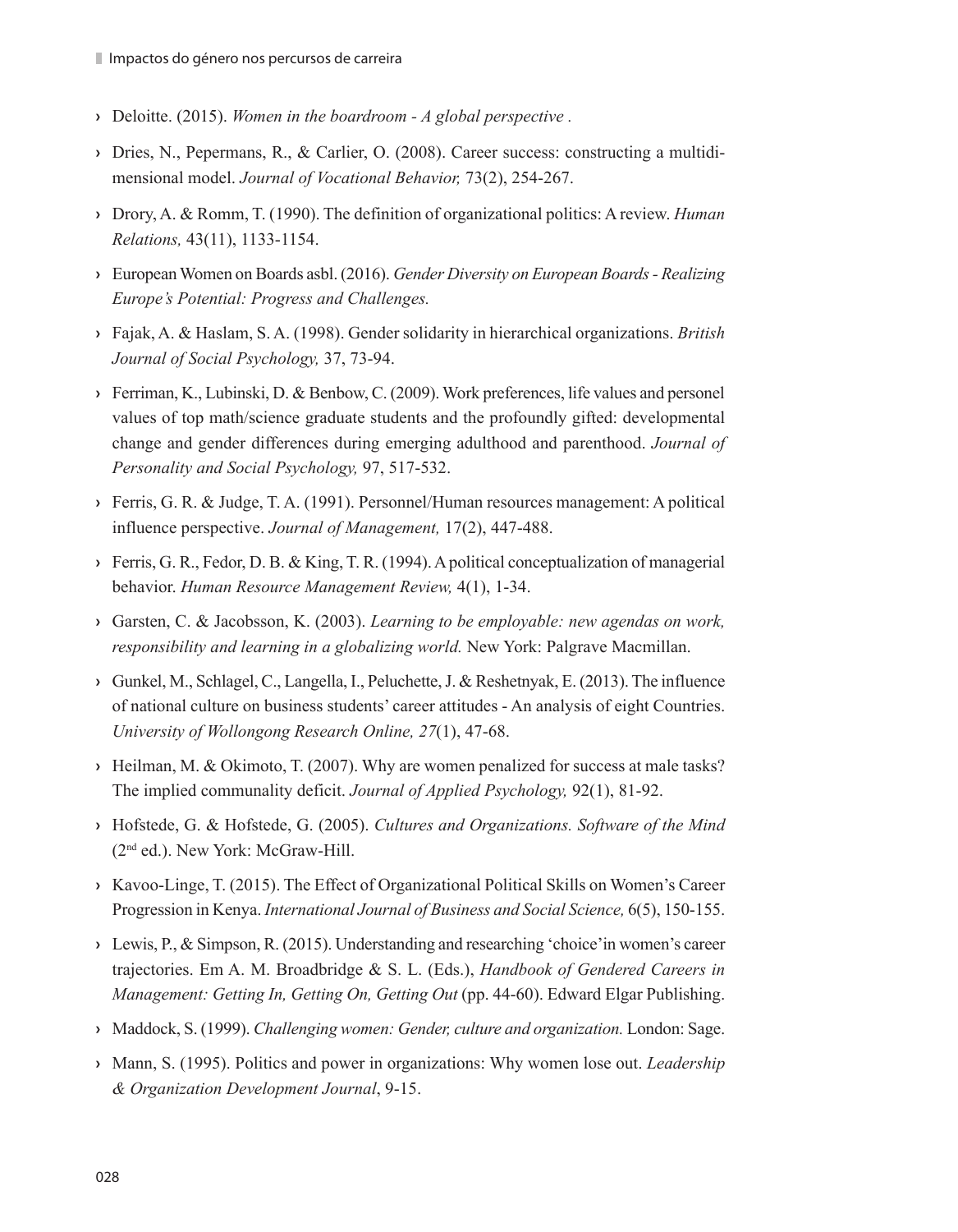- **›** Mavin, S. (2006). Venus Envy 2. Sisterhood, queen bees and female misogyny in management. *Women in Management Review,* 21(5), 349-364.
- **›** Mckinsey & Company, Inc. (2007). *Women Matter: Gender Diversity, a corporate performance driver.* Paris.
- **›** Melamed, T. (1996). Career success: An assessment of a gender-specific model. *Journal of Occupational and Organizational Psychology,* 69(3), 217–242.
- **›** Metz, I. (2003). Metz, I. (2003), "Mentors and networks: Do they help women's managerial advancement in banking?" Paper presented at the 3<sup>rd</sup> International Interdisciplinary Conference Gender, Work and Organization, Keele University. *3rd International Interdisciplinary Conference Gender, Work and Organization.* Keele: Keele University.
- **›** Meyerson, D. E. & Kolb, D. (2000). Moving out of the "Armchair": Developing a framework to bridge the gap between feminist theory and practice. *Organization,* 7(4), 553-571.
- **›** Morley, L. (2001). Producing new workers: Quality, equality and employability in Higher Education. *Quality in Higher Education,* 7(2), 131-138.
- **›** Moscovici, S. & Vignaux, G. (2001). The concept of Themata. Em S. Moscovici, & G. D. (Eds.), *Social Representations. Exploration in Social Psychology* (pp. 156-183). Londres: Oxford Polity Press.
- **›** Mumby, D. & Putnam, L. (1992). The politics of emotion: A feminist reading of bounded rationality. *Academy of Management Review,* 17(3), 465-486.
- **›** O'Neill, D., Bilimoria, D. & Saatcioglu, A. (2004). Women's career types: attributions of satisfaction with career success. *Career Development International,* 9(5), 478 – 500.
- **›** Osipow, S. & Fitzgerald, L. (1996). *Theories of Career Development (4th ed.).* Needham Heights, MA: Allyn & Bacon.
- **›** Özbilgin, M. & Woodward, D. (2004). Belonging" and "Otherness": Sex equality in banking in Turkey and Britain. *Gender, Work and Organization,* 11(6), 668-688.
- **›** Perrewé, P. L. & Nelson, D. L. (2004). Gender and career success: the facilitative role of organizational political skill. *Organizational Dynamics,* 33, 366-378.
- **›** Pratto, F. & Walker, A. (2001). Dominance in Disguise Power, beneficence, and exploitation in personal relationships The use and abuse of power – multiple perspetives on the causes of corruption. Em A. Lee-Chai & J. A. (Eds.), *The use and abuse of power – multiple perspetives on the causes of corruption* (pp. 93-114). Philadelphia: Psychology Press-Taylor & Francis Group.
- **›** Ragins, B. R. & Cotton, J. L. (1999). Mentor Functions and Outcomes: A Comparison of Men and Women in Formal and Informal Mentoring Relationships. *Journal of Applied Psychology,* 84(4), 529-550.